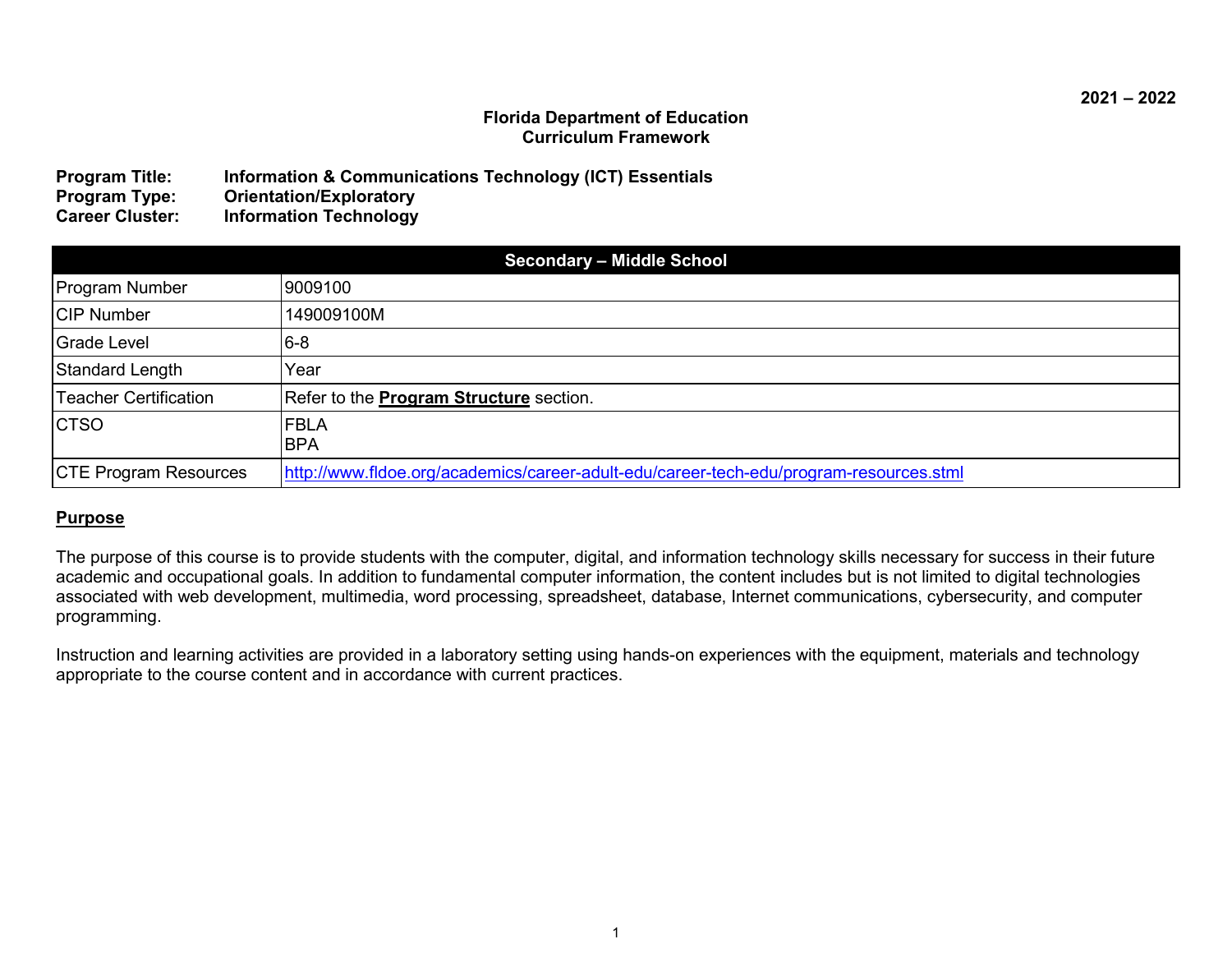# **Program Structure**

This program is a planned sequence of instruction consisting of three course(s).

To teach the courses listed below, instructors must hold at least one of the teacher certifications indicated for that course.

The following table illustrates the course structure:

| <b>Course Number</b> | <b>Course Title</b>                                        | <b>Teacher Certification</b>       | Length |
|----------------------|------------------------------------------------------------|------------------------------------|--------|
| 9009110              | Information & Communications Technology (ICT) Essentials 1 | BUS ED 1 $@2$                      | Year   |
| 9009120              | Information & Communications Technology (ICT) Essentials 2 | COMPU SCI 6<br><b>INFO TECH 7G</b> | Year   |
| 9009130              | Information & Communications Technology (ICT) Essentials 3 | WEB DEV 7G                         | Year   |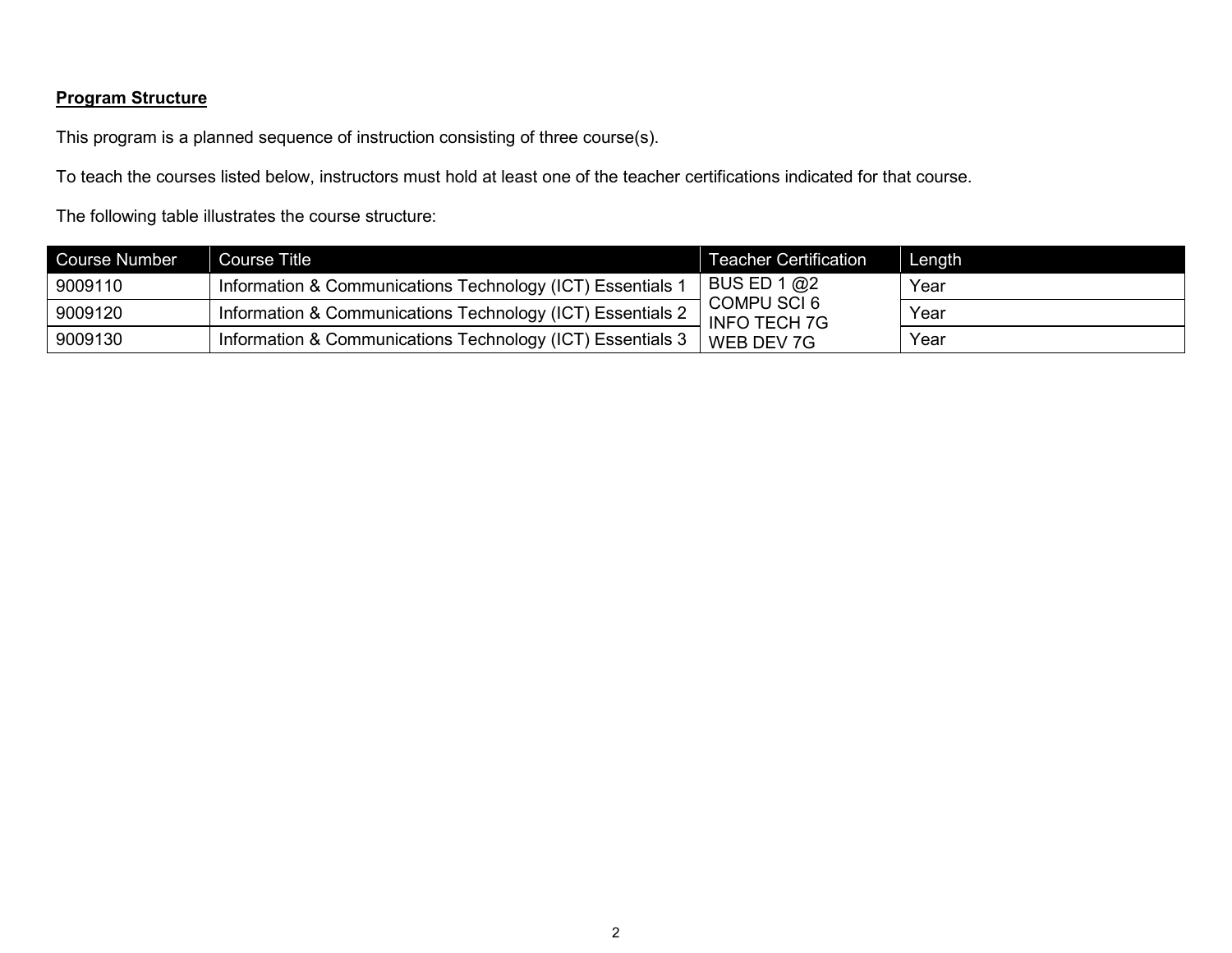## **Standards**

After successfully completing this program, the student will be able to perform the following:

- 01.0 Identify computer components and their functions.<br>02.0 Demonstrate knowledge of different operating syst
- 02.0 Demonstrate knowledge of different operating systems.<br>03.0 Demonstrate an understanding of Internet safety and et
- 03.0 Demonstrate an understanding of Internet safety and ethics.<br>04.0 Demonstrate proficiency using the Internet to locate informat
- Demonstrate proficiency using the Internet to locate information.
- 05.0 Demonstrate proficiency in using word processing software.
- 06.0 Demonstrate proficiency in using presentation software.
- 07.0 Demonstrate proficiency in using graphics software.
- 08.0 Demonstrate appropriate use of email.
- 09.0 Demonstrate knowledge of safety and privacy practices for online communication.
- 10.0 Develop and apply fundamental spreadsheet skills.
- 11.0 Develop and apply database skills.
- 12.0 Demonstrate skill in using video editing software and equipment.<br>13.0 Demonstrate proficiency in using audio editing software (e.g., Au
- Demonstrate proficiency in using audio editing software (e.g., Audacity).
- 14.0 Demonstrate proficiency locating, gathering, and preparing textual, graphical, and image-based web content.
- 15.0 Use Web 2.0 or Internet-based collaborative technology (e.g., Wikis, Wimba, Moodle, Edmodo, Facebook, Schoology, Gaggle) to facilitate a web development or research project.
- 16.0 Demonstrate an understanding of computer networks.
- 17.0 Demonstrate proficiency in webpage development.
- 18.0 Demonstrate proficiency in game development.
- 19.0 Demonstrate proficiency in basic programming.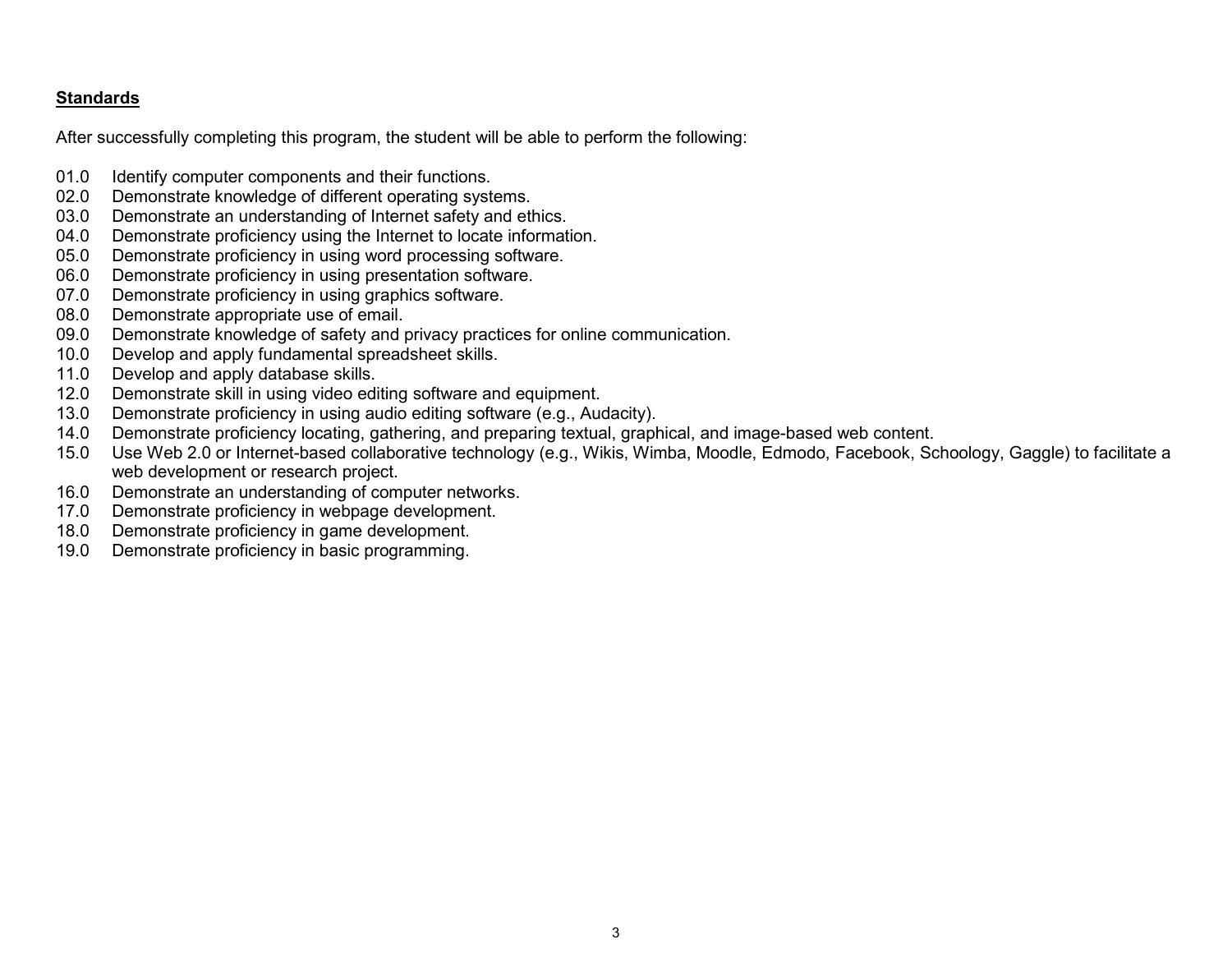## **Florida Department of Education Student Performance Standards**

**Course Title: Information & Communications Technology (ICT) Essentials 1 Course Number: 90091**<br>Course Length: Year **Course Length:** Yea<br>**Grade:** 6-8  $Grade:$ 

## **Course Description:**

This course introduces students to core concepts associated with computers and their use. The content includes hands-on opportunities to explore various software applications.

| <b>CTE Standards and Benchmarks</b>                                                                                                                                                                                                                                   |  |  |
|-----------------------------------------------------------------------------------------------------------------------------------------------------------------------------------------------------------------------------------------------------------------------|--|--|
| 01.0<br>Identify computer components and their functions. The student will be able to:                                                                                                                                                                                |  |  |
| Describe what defines a computer and ways a computer can be used.<br>01.01                                                                                                                                                                                            |  |  |
| 01.02 Identify the internal components of a computer (e.g., case, CPU, RAM, power supply, hard drive, motherboard, expansion cards,<br>cabling).                                                                                                                      |  |  |
| Identify and know how to connect various computer input devices (e.g., mouse, keyboard, phone, camera, scanner, microphone,<br>01.03<br>game controller, stylus, barcode reader finger print scanner, GPS device, touch pad, graphics tablet) and describe their use. |  |  |
| 01.04 Identify and know how to connect various computer output devices (e.g., monitor, printer, projector, speakers, headphones) and<br>describe their use.                                                                                                           |  |  |
| 01.05 Identify and know how to connect various storage devices (e.g., flash drive, external hard drive (SSD, network drive), memory card,<br>discs, cloud).                                                                                                           |  |  |
| 02.0<br>Demonstrate knowledge of different operating systems. The student will be able to:                                                                                                                                                                            |  |  |
| Compare and contrast various operating systems used in a computer and mobile devices (i.e., Windows, OS (Apple), UNIX,<br>02.01<br>Android, iOS).                                                                                                                     |  |  |
| 02.02 Describe and use conventional file naming conventions.                                                                                                                                                                                                          |  |  |
| Demonstrate proficiency with file management tasks (e.g., folder creation, file creation, backup, copy, delete, open, save).<br>02.03                                                                                                                                 |  |  |
| 02.04 Be able to identify file types by extension (e.g., .doc, .txt, .wav, xls).                                                                                                                                                                                      |  |  |
| 02.05 Demonstrate proficiency in using gadgets, icons, and taskbars and other pre-loaded operating system programs. (e.g., calculator,<br>text editor, clock, volume controls, adding icons and shortcuts to taskbar and shortcut menus).                             |  |  |
| 03.0<br>Demonstrate an understanding of Internet safety and ethics. The student will be able to:                                                                                                                                                                      |  |  |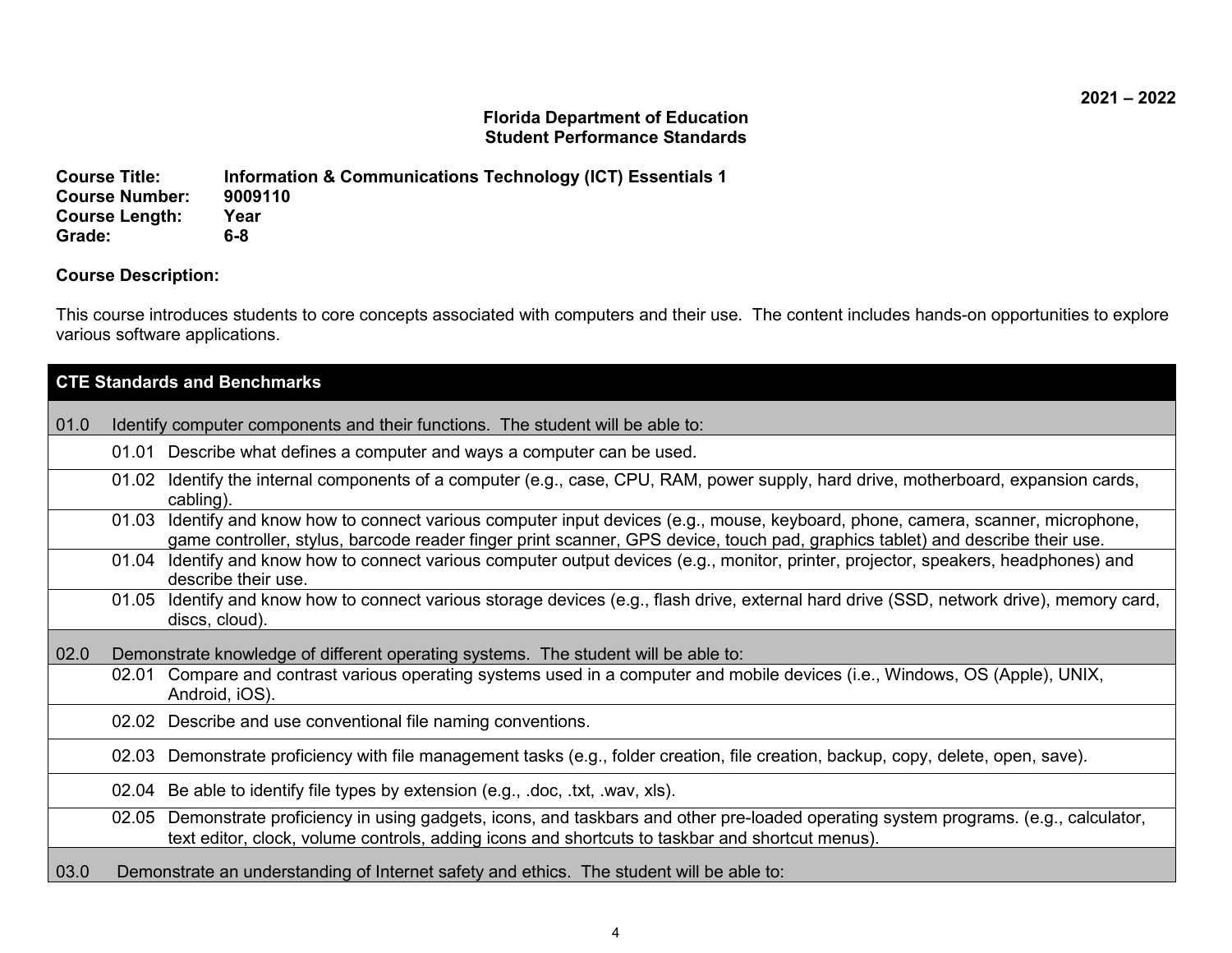|      |       | 03.01 Describe risks associated with social networking sites (e.g., FaceBook, Snapchat, Instagram, Twitter) and ways to reduce these<br>risks.                                                                                 |
|------|-------|--------------------------------------------------------------------------------------------------------------------------------------------------------------------------------------------------------------------------------|
|      |       | 03.02 Define "privacy" and relate it to the term "digital footprint".                                                                                                                                                          |
|      |       | 03.03 Practice cybersafety techniques to protect your personal information when using internet searches, email, chat rooms, and social<br>network websites.                                                                    |
|      | 03.04 | Describe cyberbullying, its impact on perpetrators and victims and ways to respond.                                                                                                                                            |
|      | 03.05 | Describe risks associated with sexting (including legal issues, social consequences), and discuss methods for response, reporting,<br>and prevention.                                                                          |
|      | 03.06 | Describe risks associated with online gaming, and identify ways to reduce these risks.                                                                                                                                         |
|      | 03.07 | Discuss issues related to downloading music or videos from the Internet, including unethical vs. illegal actions.                                                                                                              |
|      | 03.08 | Compare and contrast rules for copyright and fair use, especially in relation to using online resources for school and educational<br>purposes.                                                                                |
|      |       | 03.09 Distinguish between viruses and malware and discuss their impact on personal privacy and computer operation.                                                                                                             |
|      |       | 03.10 Describe common threats used to spread malware and viruses, including phishing, pharming, Trojans, spyware, malicious sites,<br>"free" downloads.                                                                        |
|      |       | 03.11 Perform an antivirus scan on a computer system to check for viruses and malware.                                                                                                                                         |
|      |       | 03.12 Describe strong password practices.                                                                                                                                                                                      |
|      |       | 03.13 Practice cyber safety techniques to protect your computer system when using Internet searches, email and social network websites.                                                                                        |
|      |       | 03.14 Identify security issues related to mobile phones, including personal information compromised if a phone is lost or stolen.                                                                                              |
|      |       | 03.15 Adhere to Acceptable Use Policies when accessing the Internet.                                                                                                                                                           |
| 04.0 |       | Demonstrate proficiency using the Internet to locate information. The student will be able to:                                                                                                                                 |
|      |       | 04.01 Identify and use web terminology (WWW, Web Browser, Internet, Web Server, Web Page, Address Bar, Hyperlinks, Navigation<br>Buttons, Search Bar, Bookmarks/Favorites, Tab, Downloading, Plug-ins, Social Media Plug-ins). |
|      |       | 04.02 Define Universal Resource Locators (URLs) and associated protocols (e.g., http, ftp, telnet, mailto).                                                                                                                    |
|      |       | 04.03 Compare and contrast the types of Internet domains (e.g., .com, .org, .edu, .gov, .net, .mil).                                                                                                                           |
|      |       | 04.04 Demonstrate proficiency using search engines, including Boolean search techniques.                                                                                                                                       |
|      |       | 04.05 Demonstrate proficiency using various web tools (e.g., downloading of files, transfer of files, telnet, PDF).                                                                                                            |
|      |       | 04.06 Compare and contrast the roles of web servers and web browsers.                                                                                                                                                          |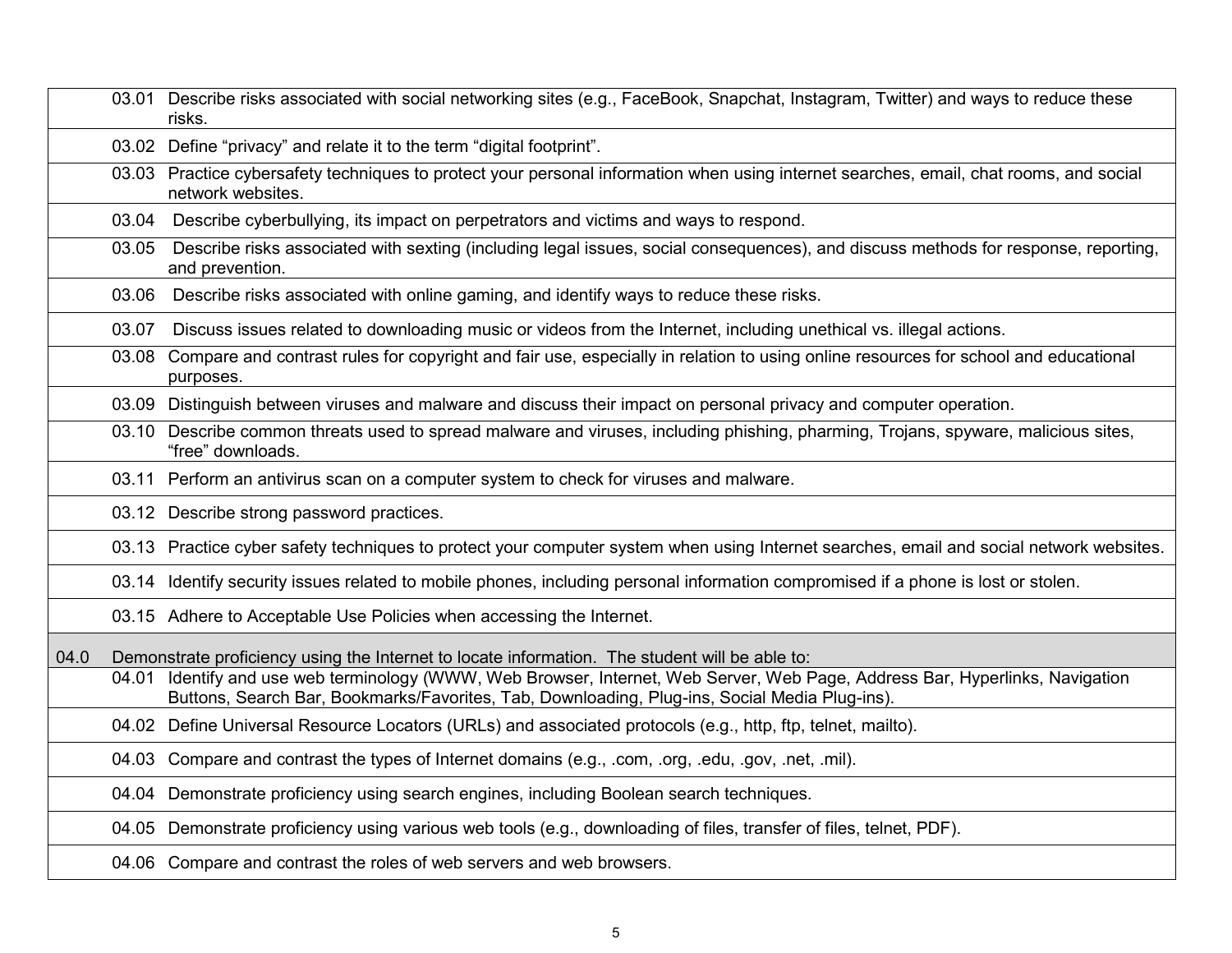|      |               | 04.07 Evaluate online information for relevance, credibility and quality using basic guidelines and indicators (e.g. authority, affiliation,<br>purpose, bias, date)                                                 |
|------|---------------|----------------------------------------------------------------------------------------------------------------------------------------------------------------------------------------------------------------------|
|      |               | 04.08 Identify and apply copyright and fair use guidelines, and explain plagiarism as an ethical and legal violation.                                                                                                |
|      |               | 04.09 Incorporate results from Internet searches into a research project (e.g., report, summary).                                                                                                                    |
|      |               | 04.10 Download images as needed to support a research project, complying with copyright notices.                                                                                                                     |
|      | 04.11         | Properly cite Internet sources used to obtain information for a research project.                                                                                                                                    |
| 05.0 | 05.0<br>05.01 | Demonstrate proficiency in using word processing software. The student will be able to:<br>Describe the general functions of word-processing software, including benefits for document creation, commonly used word- |
|      |               | processing applications.                                                                                                                                                                                             |
|      |               | 05.02 Define the term "cloud computing," and explain benefits of creating and storing word-processing documents online.                                                                                              |
|      |               | 05.03 List and describe common word processor interface tools and features.                                                                                                                                          |
|      |               | 05.04 Identify common keyboard shortcuts used in word processors, and explain the benefits of using shortcuts.                                                                                                       |
|      |               | 05.05 Format the page setup of a document, including margins, line spacing, indents, headers vs. footers, orientation.                                                                                               |
|      |               | 05.06 Explain printing options in a word processor, including shrink-to-fit, 2-sided printing, and document orientation.                                                                                             |
|      |               | 05.07 Copy, paste and move text within a document using mouse, menu and keyboard techniques.                                                                                                                         |
|      |               | 05.08 Copy, paste and move text among multiple documents using mouse, menu and keyboard techniques.                                                                                                                  |
|      |               | 05.09 Modify document view settings to display close-up, single and multiple pages.                                                                                                                                  |
|      |               | 05.10 Define the term "format" as it relates to word processing.                                                                                                                                                     |
|      |               | 05.11 Format text using styles and font tools in a word processor.                                                                                                                                                   |
|      |               | 05.12 Format a document using multi-level heading styles to enable an outline view (e.g. document map, navigation pane) in a word<br>processor.                                                                      |
|      |               | 05.13 Create a table of contents using auto-generation tools and techniques in a word processor.                                                                                                                     |
|      |               | 05.14 Insert page breaks in a document.                                                                                                                                                                              |
|      |               | 05.15 Create source citations and/or a bibliography in a document.                                                                                                                                                   |
|      |               | 05.16 Insert a current date and time stamp into a document.                                                                                                                                                          |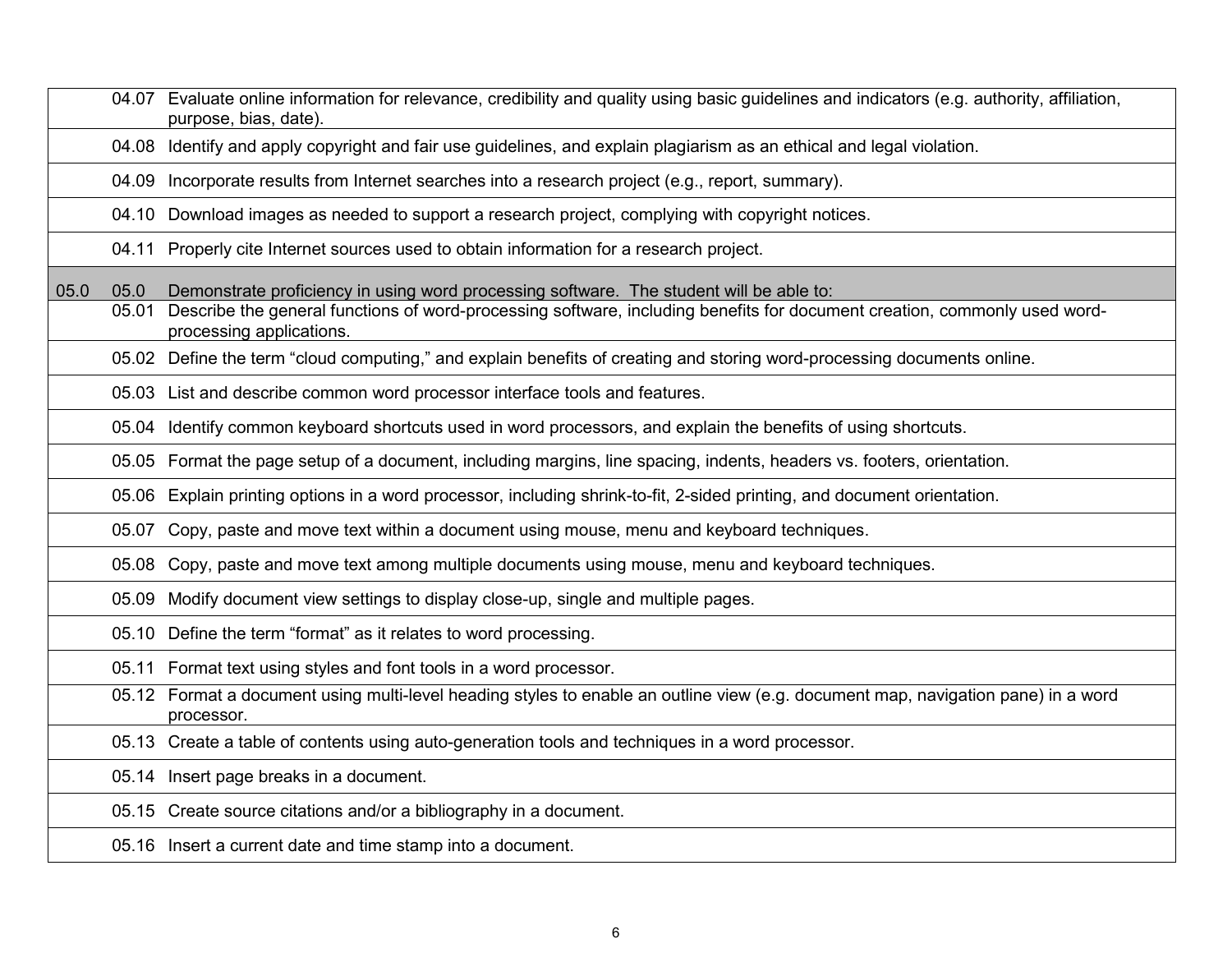05.17 Use word processor tools to determine the number of pages, words and characters in a document.

05.18 Use spell check, grammar check, thesaurus, and find & replace to edit a document.

05.19 Insert and modify sizing of images in a word-processing document.

05.20 Position an image relative to text in a document, using various text-wrapping options (inline, square, tight).

05.21 Use word-processing drawing tools to create pre-formatted shapes that enhance a document's content.

05.22 Use word-processor drawing tools to create a visual representation of information (e.g. SmartArt), such as diagram, flow chart.

05.23 Apply a column layout to text in a document as appropriate for the content (e.g., article, newsletter).

05.24 Apply simple numbered and bulleted lists in a document to make content easier to read and understand.

05.25 Format numbered and bulleted lists to produce multi-level outline in a document.

05.26 Create a simple brochure and/or flyer using a template.

05.27 Create a table in a word-processing document, and enter and move data in the table.

05.28 Convert a body of text into a table structure in a document to make content easier to read and understand.

05.29 Define "collaboration" and explain ways that users can collaborate on word-processing documents, including installed software vs. cloud-based software, real-time collaboration, auto save, sharing tools, revision history.

05.30 Use the translation tool in a word processor to translate text in a document from English into another language, and vice versa.

05.31 Add comments to a document when reviewing and/or editing content.

05.32 Revise a document using editing tools (e.g. Track Changes) in a word processor, and accept or reject changes as appropriate.

06.0 Demonstrate proficiency in using presentation software. The student will be able to:

06.01 Describe presentation software and the ways it can be used.

06.02 Create and/or modify a "slide master" or template to apply a consistent appearance to a presentation.

06.03 Add and format titles, subtitles and talking points in presentation slides.

06.04 Add slide numbers and/or date and time codes to presentation slides.

06.05 Insert and format images/graphics in presentation slides.

06.06 Insert new or duplicate slides in a presentation.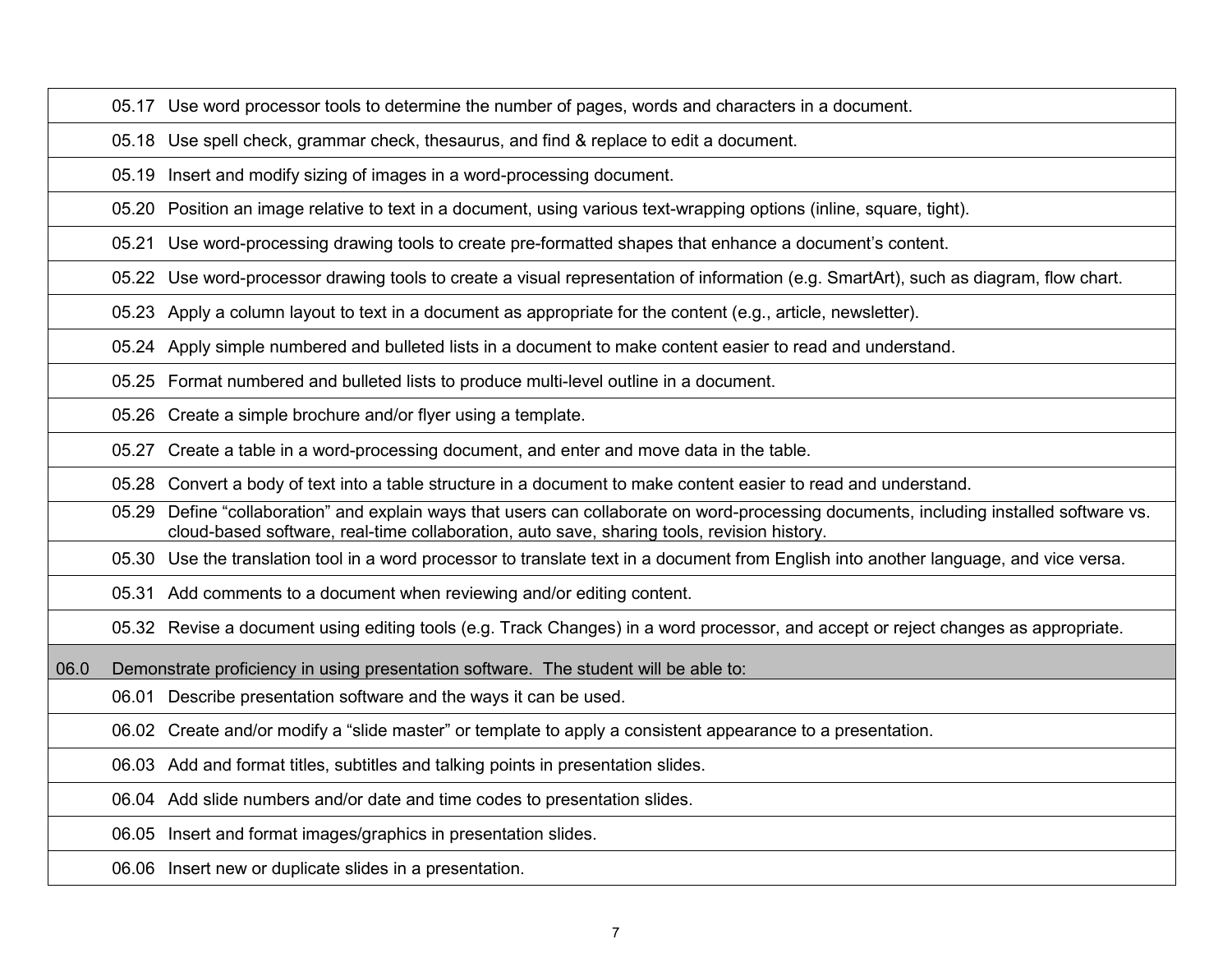|      | 06.07 Modify slide transitions in a presentation to include animation.                                                                                                                                                                                                                                                |
|------|-----------------------------------------------------------------------------------------------------------------------------------------------------------------------------------------------------------------------------------------------------------------------------------------------------------------------|
|      | 06.08 Insert and/or modify sound settings and timing in a presentation.                                                                                                                                                                                                                                               |
|      | 06.09 Modify the sequence of slides in a presentation.                                                                                                                                                                                                                                                                |
|      | 06.10 Produce a presentation that includes text, graphics and images, and present it.                                                                                                                                                                                                                                 |
|      | Modify a presentation's setup to repeat (i.e., loop) the presentation continuously.<br>06.11                                                                                                                                                                                                                          |
| 07.0 | Demonstrate proficiency in using graphics software. The student will be able to:                                                                                                                                                                                                                                      |
|      | 07.01 Describe graphics software and the ways it can be used.                                                                                                                                                                                                                                                         |
|      | 07.02 Compare and contrast vector and raster images.                                                                                                                                                                                                                                                                  |
|      | 07.03 Identify image file formats for photos and graphical art (e.g., TIFF, BMP, PSD, EPS, JPEG, GIF, PNG), and specify which formats<br>are supported on the web.                                                                                                                                                    |
|      | 07.04 Define terms related to the creation and display of graphical images (e.g., raster, vector, transparency, opacity, cropping, lasso,<br>magic wand, marquee, canvas size, flattened, blur, dodge, sharpen, staking order, free transform, lossless, adjustments, move,<br>clone, zoom, layers, filter, distort). |
|      | 07.05 Create images with effects using different tools, brushes, adjustments and filters available in graphics software.                                                                                                                                                                                              |
|      | 07.06 Copy and paste graphical images.                                                                                                                                                                                                                                                                                |
|      | 07.07 Modify shapes and colors in a graphical image.                                                                                                                                                                                                                                                                  |
|      | 07.08 Save and export a digital photograph in a format that provides the best image quality and file size for Internet use.                                                                                                                                                                                           |
|      | 07.09 Create a progressive slide presentation using graphical design/layout template features (e.g., SmartArt) and animated transitions.                                                                                                                                                                              |
|      | 07.10 Use a portable digital video device (e.g., mobile phone, flip camera) or similar online tools to shoot video files, and transfer them to<br>a computer.                                                                                                                                                         |
|      | 07.11 Use video-editing software to produce a slide show or movie.                                                                                                                                                                                                                                                    |
|      | 07.12 Create a multimedia presentation that incorporates edited video, animation, music and/or narration, and that applies principles of<br>good design, smooth transitions and effective message delivery.                                                                                                           |
| 08.0 | Demonstrate appropriate use of email. The student will be able to:                                                                                                                                                                                                                                                    |
|      | 08.01 Define "email "and describe the functions and advantages as a form of communication.                                                                                                                                                                                                                            |
|      | 08.02 Identify components of an email message.                                                                                                                                                                                                                                                                        |
|      | 08.03 Explain the format of an email address (i.e., user name, @ symbol, domain).                                                                                                                                                                                                                                     |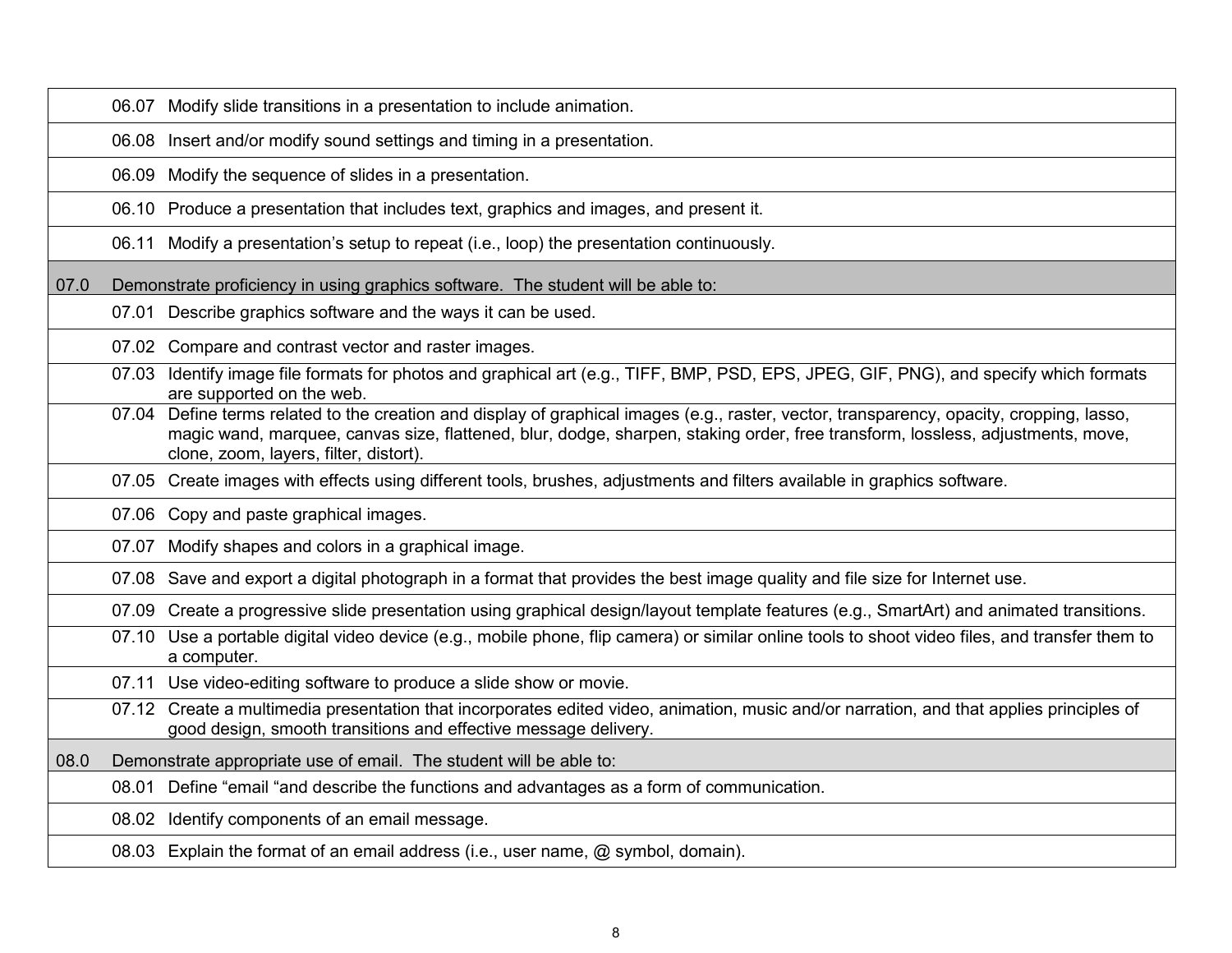| 08.04 Attach a file to an email message.                                             |
|--------------------------------------------------------------------------------------|
| 08.05 Reply to and forward an email message to one or more addressees.               |
| 08.06 Use the Internet to perform email activities (i.e., web-based email).          |
| 08.07 Identify the appropriate use of email and demonstrate related email etiquette. |
| 08.08 Perform email organization and cleanup (e.g., trash, flags, create folders).   |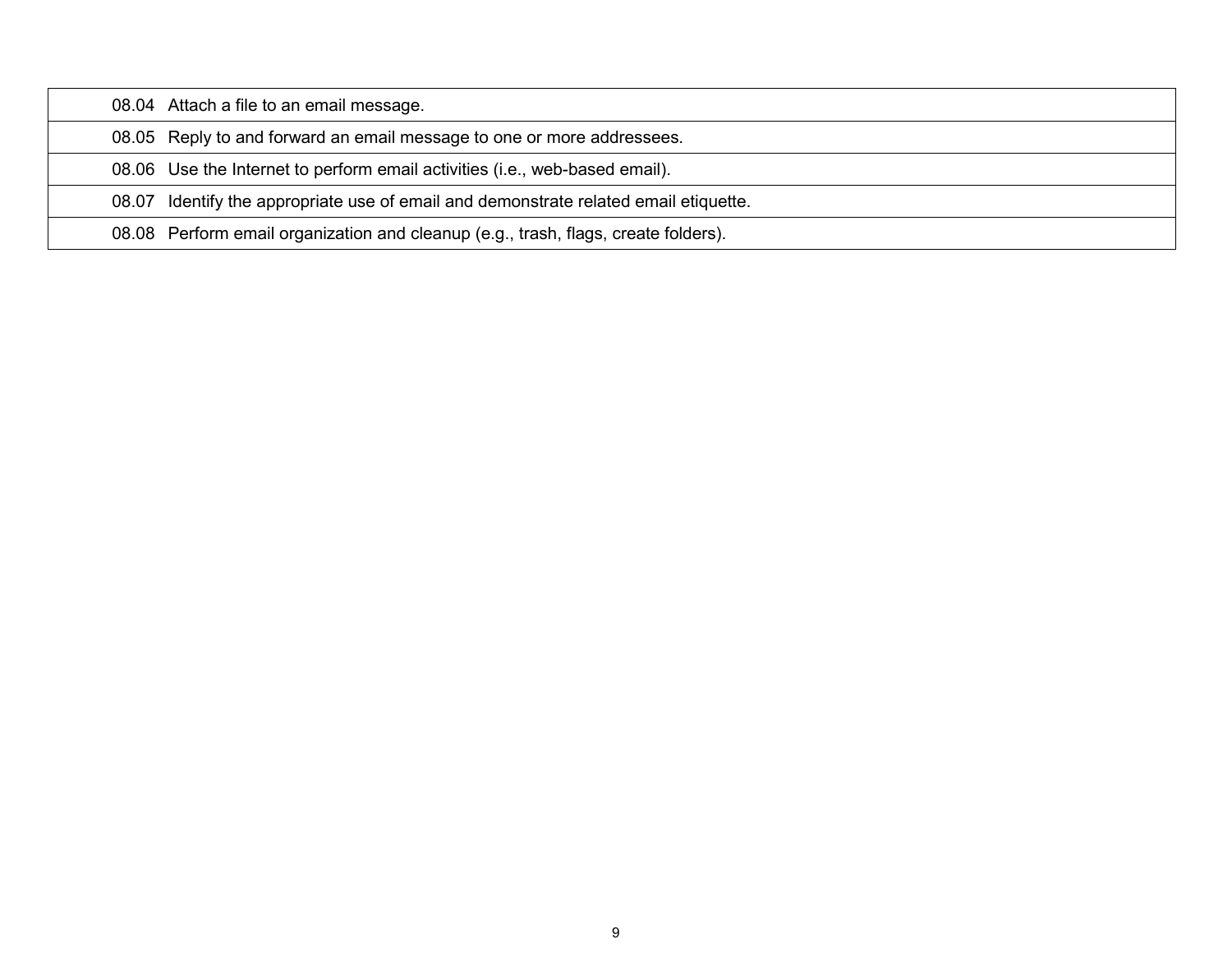### **Florida Department of Education Student Performance Standards**

**Course Title: Information & Communications Technology (ICT) Essentials 2 Course Number: 90091<br>Course Length: Year Course Length:** Yea<br>Grade: 6-8 **Grade: 6-8**

### **Course Description:**

This course builds on the previous course and provides greater depth and more complex concepts and the skills/knowledge to master these concepts. Students will be provided opportunities to extend their skills with various software applications by creating more complex documents and using more complex functions.

|      | <b>CTE Standards and Benchmarks</b>                                                                                                                                               |  |  |  |
|------|-----------------------------------------------------------------------------------------------------------------------------------------------------------------------------------|--|--|--|
| 09.0 | Demonstrate knowledge of safety and privacy practices for online communication. The student will be able to:                                                                      |  |  |  |
|      | 09.01 Define "privacy" and relate it to the term "digital footprint."                                                                                                             |  |  |  |
|      | 09.02 Describe the risks of communicating on social networking sites (e.g. Facebook, Twitter, Instagram) and identify ways to<br>communicate safely.                              |  |  |  |
|      | Distinguish between copyright infringement, plagiarism and fair use in an educational setting and in relation to school projects,<br>09.03<br>especially with music and pictures. |  |  |  |
|      | 09.04 Describe online communication practices that contribute to cyberbullying.                                                                                                   |  |  |  |
|      | 09.05 Practice safe online communication techniques with Internet searches, email, chat rooms, and other social network websites.                                                 |  |  |  |
|      | 09.06 Follow an Acceptable Use Policy (AUP) when accessing the Internet.                                                                                                          |  |  |  |
| 10.0 | Develop and apply fundamental spreadsheet skills. The student will be able to:                                                                                                    |  |  |  |
|      | 10.01 Define "spreadsheet" and describe ways it may be used.                                                                                                                      |  |  |  |
|      | 10.02 Identify the parts of the spreadsheet display, including cells, columns and rows, cell references, cell range.                                                              |  |  |  |
|      | 10.03 Create and navigate through multiple spreadsheets in a file.                                                                                                                |  |  |  |
|      | 10.04 Insert and format various types of data (text, numeric, date/time) in a spreadsheet cells.                                                                                  |  |  |  |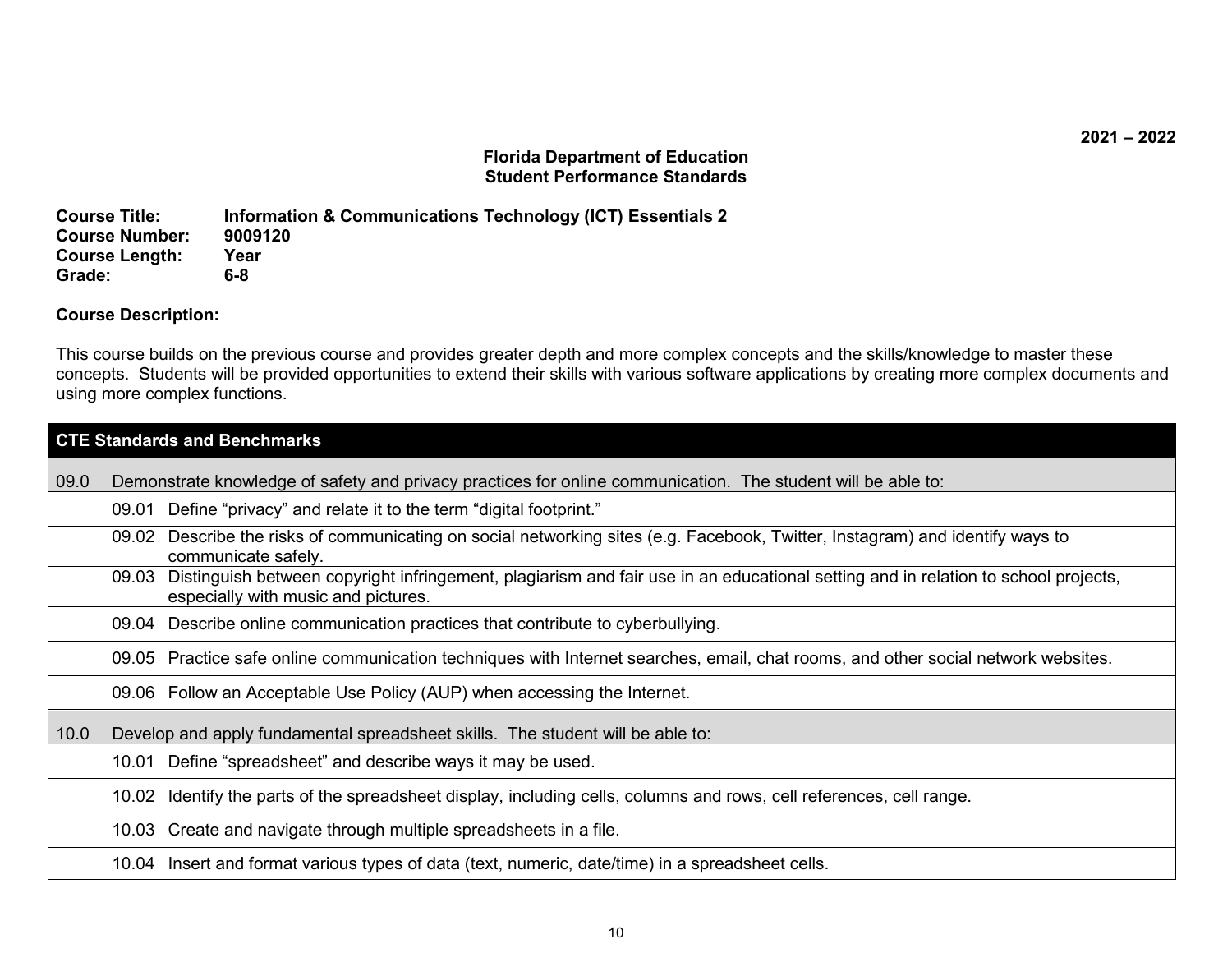|       | <b>CTE Standards and Benchmarks</b>                                                                                                                                                            |
|-------|------------------------------------------------------------------------------------------------------------------------------------------------------------------------------------------------|
|       | 10.05 Select multiple cells, including adjacent and non-adjacent ranges, using mouse and keyboard techniques.                                                                                  |
|       | 10.06 Cut, copy, and paste information from one or more cells to another part of the spreadsheet.                                                                                              |
|       | 10.07 Use the undo and redo tools in a spreadsheet.                                                                                                                                            |
|       | 10.08 Apply and modify cell formatting for currency, date and percentage values.                                                                                                               |
|       | 10.09 Resize column width and row height in a spreadsheet.                                                                                                                                     |
|       | 10.10 Insert and delete columns and rows in a spreadsheet.                                                                                                                                     |
| 10.11 | Merge and unmerge cells in a spreadsheet.                                                                                                                                                      |
|       | 10.12 Apply shading and borders to a spreadsheet.                                                                                                                                              |
|       | 10.13 Describe the purpose of a table and how it relates to a spreadsheet.                                                                                                                     |
|       | 10.14 Create and print a table and/or range that displays and sums the values of different data types.                                                                                         |
|       | 10.15 Identify various types of charts (e.g., line, bar, pie, scatter) and common chart components (e.g., vertical axis, horizontal<br>axis, legend), and explain when to use each chart type. |
|       | 10.16 Create a chart from existing data and format the pieces (data set), change the background color, and add appropriate titles and a<br>legend.                                             |
|       | 10.17 Use the auto sum function to calculate the values of multiple cells.                                                                                                                     |
|       | 10.18 Insert common functions (SUM, AVERAGE, COUNT, MAX, MIN) and simple mathematical formulas which include addition,<br>subtraction, multiplication, or division into a spreadsheet.         |
|       | 10.19 Distinguish between absolute and relative cell references in a spreadsheet.                                                                                                              |
|       | 10.20 Use the sort function to organize information numerically or alphabetically, including multiple levels of sorting.                                                                       |
| 10.21 | Use the filter function to display spreadsheet data based on specific criteria.                                                                                                                |
|       | 10.22 Use conditional formatting to highlight text in a spreadsheet.                                                                                                                           |
| 11.0  | Develop and apply database skills. The student will be able to:                                                                                                                                |
| 11.01 | Define database and describe real-world uses (e.g. search engines, schools, drivers licenses & car registrations, hospitals,<br>retail, law enforcement).                                      |
|       | 11.02 Distinguish between databases and spreadsheets.                                                                                                                                          |
| 11.03 | Identify advantages of using a database instead of alternatives (e.g., spreadsheets, electronic documents, paper).                                                                             |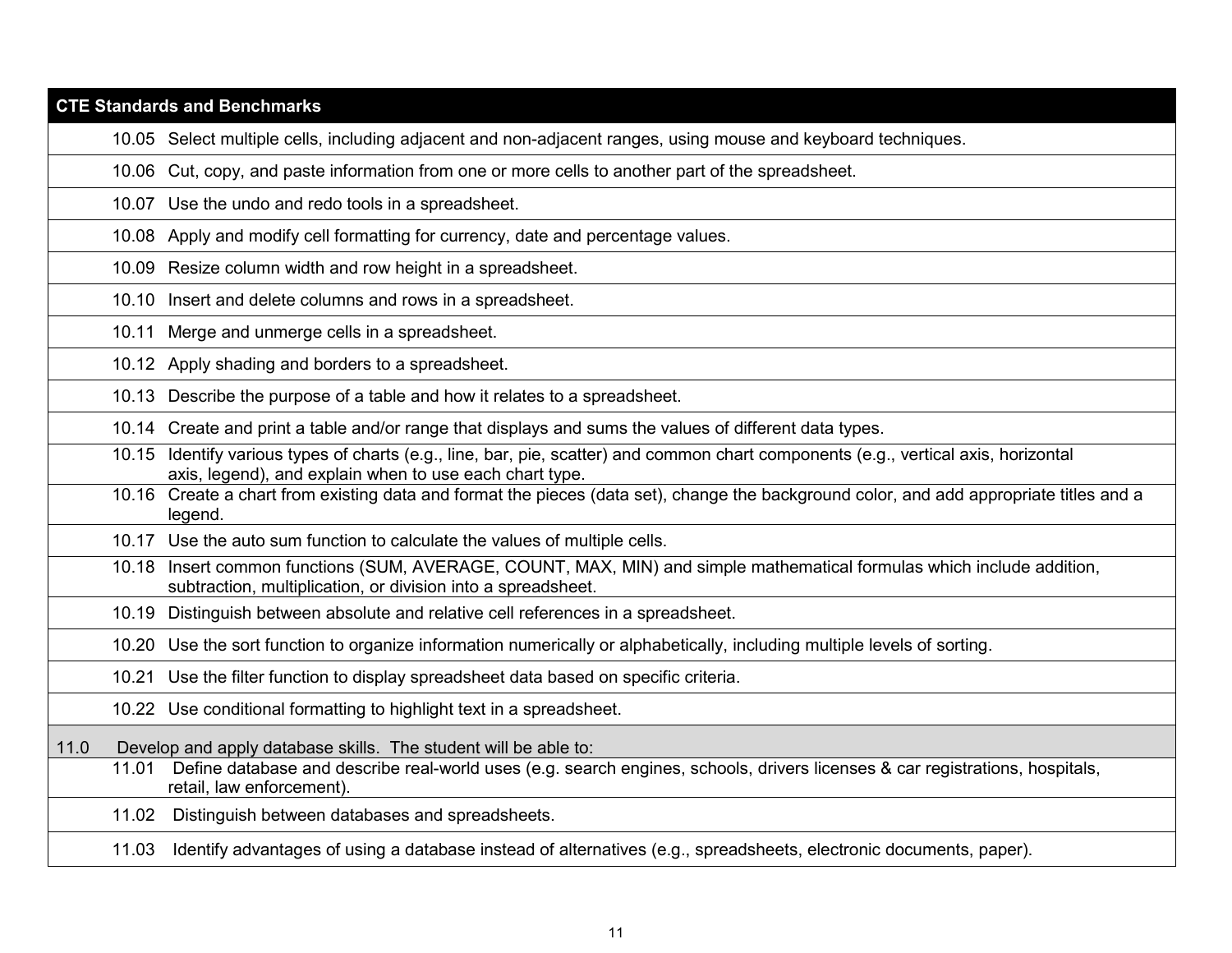|      |       | <b>CTE Standards and Benchmarks</b>                                                                         |
|------|-------|-------------------------------------------------------------------------------------------------------------|
|      | 11.04 | Define "Big Data" and describe how it is used in advertising.                                               |
|      |       | 11.05 Identify the components of a database.                                                                |
|      |       | 11.06 Distinguish between fields and records in a database.                                                 |
|      |       | 11.07 Describe the basic data types and formats used in a database.                                         |
|      |       | 11.08 Distinguish between a table and a query.                                                              |
|      | 11.09 | Identify database keys, including primary and foreign.                                                      |
|      |       | 11.10 Identify the relationships between tables in databases (i.e., one-to-one, one-to-many, many-to-many). |
|      | 11.11 | Distinguish between a query and a report.                                                                   |
|      |       | 11.12 Identify various report types.                                                                        |
|      |       | 11.13 Describe Structured Query Language (SQL) and discuss its use with databases.                          |
|      |       | 11.14 Identify and compare various database applications, including Microsoft Access, MySQL, Oracle.        |
|      |       | 11.15 Create a database table that uses multiple data types.                                                |
|      |       | 11.16 Add, Edit, and Delete records from a database table.                                                  |
|      |       | 11.17 Sort records in a database query or table.                                                            |
|      |       | 11.18 Troubleshoot common database errors, including data type errors, query syntax errors.                 |
|      |       | 11.19 Create a basic select query in one table.                                                             |
|      |       | 11.20 Create an action query to manipulate data.                                                            |
|      |       | 11.21 Create a query using primary and foreign keys.                                                        |
|      |       | 11.22 Create a simple table join.                                                                           |
|      |       | 11.23 Import and export data from a database into a spreadsheet.                                            |
|      |       | 11.24 Create relevant reports from a database.                                                              |
| 12.0 |       | Demonstrate skill in using video editing software and equipment. The student will be able to:               |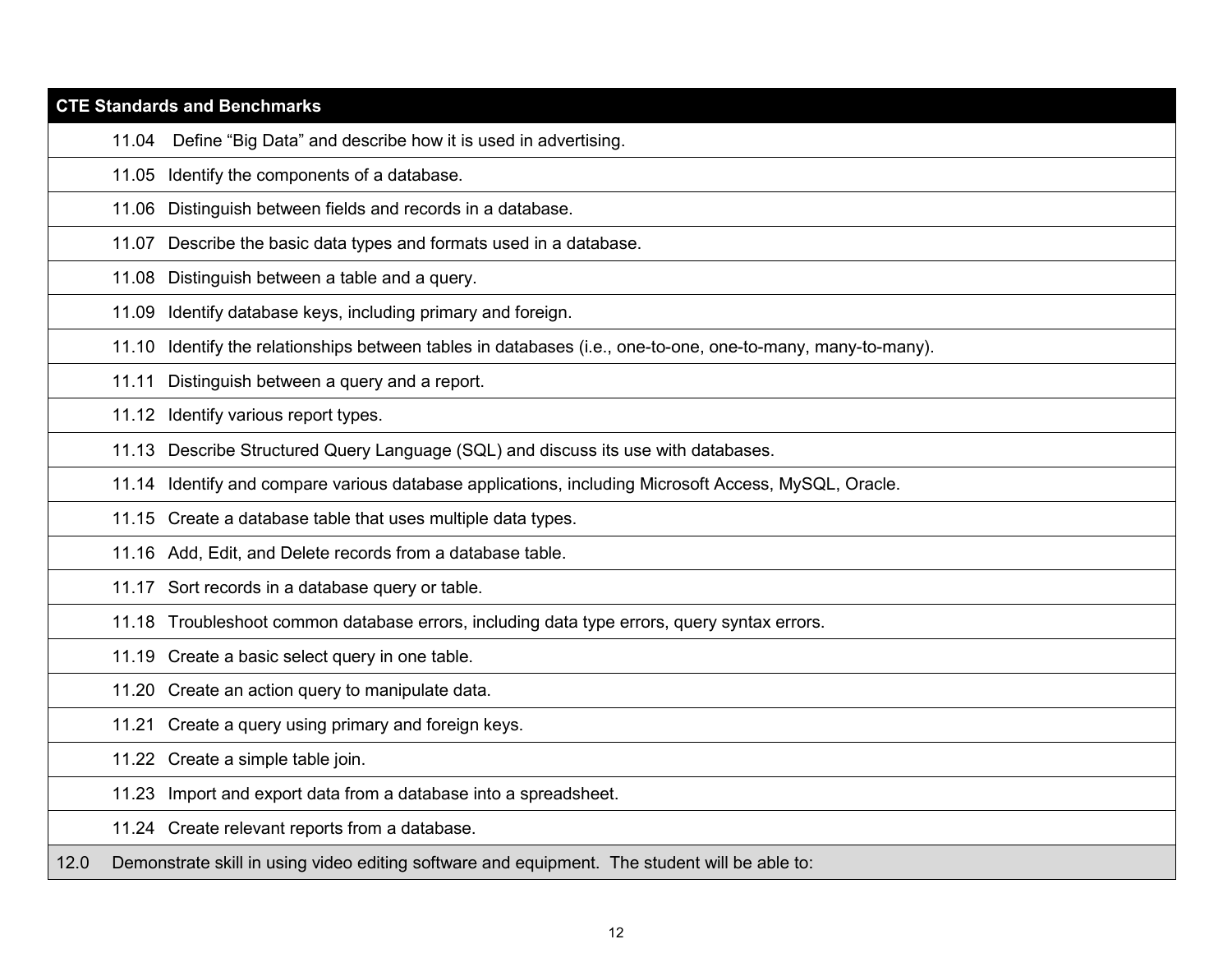|      | <b>CTE Standards and Benchmarks</b>                                                                                                      |
|------|------------------------------------------------------------------------------------------------------------------------------------------|
|      | 12.01 Demonstrate ability to operate a video camera (e.g., Flip camera, cell phone).                                                     |
|      | 12.02 Write storyboards to depict a one minute video segment.                                                                            |
|      | 12.03 Determine appropriate lighting needs.                                                                                              |
|      | 12.04 Create video shots sufficient to produce a one minute video.                                                                       |
|      | Identify the functions and benefits of the digital video software interface.<br>12.05                                                    |
|      | 12.06 Demonstrate ability to edit, cut, erase, and insert video.                                                                         |
|      | 12.07 Edit video as needed to achieve desired message and length.                                                                        |
|      | 12.08 Describe a first complete run-through of the video production process.                                                             |
|      | 12.09 Characterize the qualities of effective communication in a completed video.                                                        |
|      | 12.10 Upload finished video files to a website.                                                                                          |
| 13.0 | Demonstrate proficiency in using audio editing software (e.g., Audacity). The student will be able to:                                   |
|      | Identify the functions and benefits of the audio editing software interface.<br>13.01                                                    |
|      | 13.02 Demonstrate ability to edit, cut, erase, and insert audio.                                                                         |
|      | 13.03 Edit audio as needed to achieve desired message and length.                                                                        |
|      | 13.04 Prepare a 30 second to 1 minute audio commercial project.                                                                          |
| 14.0 | Demonstrate proficiency locating, gathering, and preparing textual, graphical, and image-based web content. The student will be able to: |
|      | Define the elements of a webpage and what makes a good webpage.<br>14.01                                                                 |
|      | 14.02 Describe effective text and image content for webpages based on how visitors use the web.                                          |
|      | 14.03 List guidelines and conventions for effective text on webpage.                                                                     |
|      | 14.04 Explain the inverted pyramid model of newspaper journalism and how it applies to web content.                                      |
|      | Use word-processing software to create effective written content for a webpage.<br>14.05                                                 |
|      | 14.06 Create and/or edit message-driven image content for a webpage using graphics software.                                             |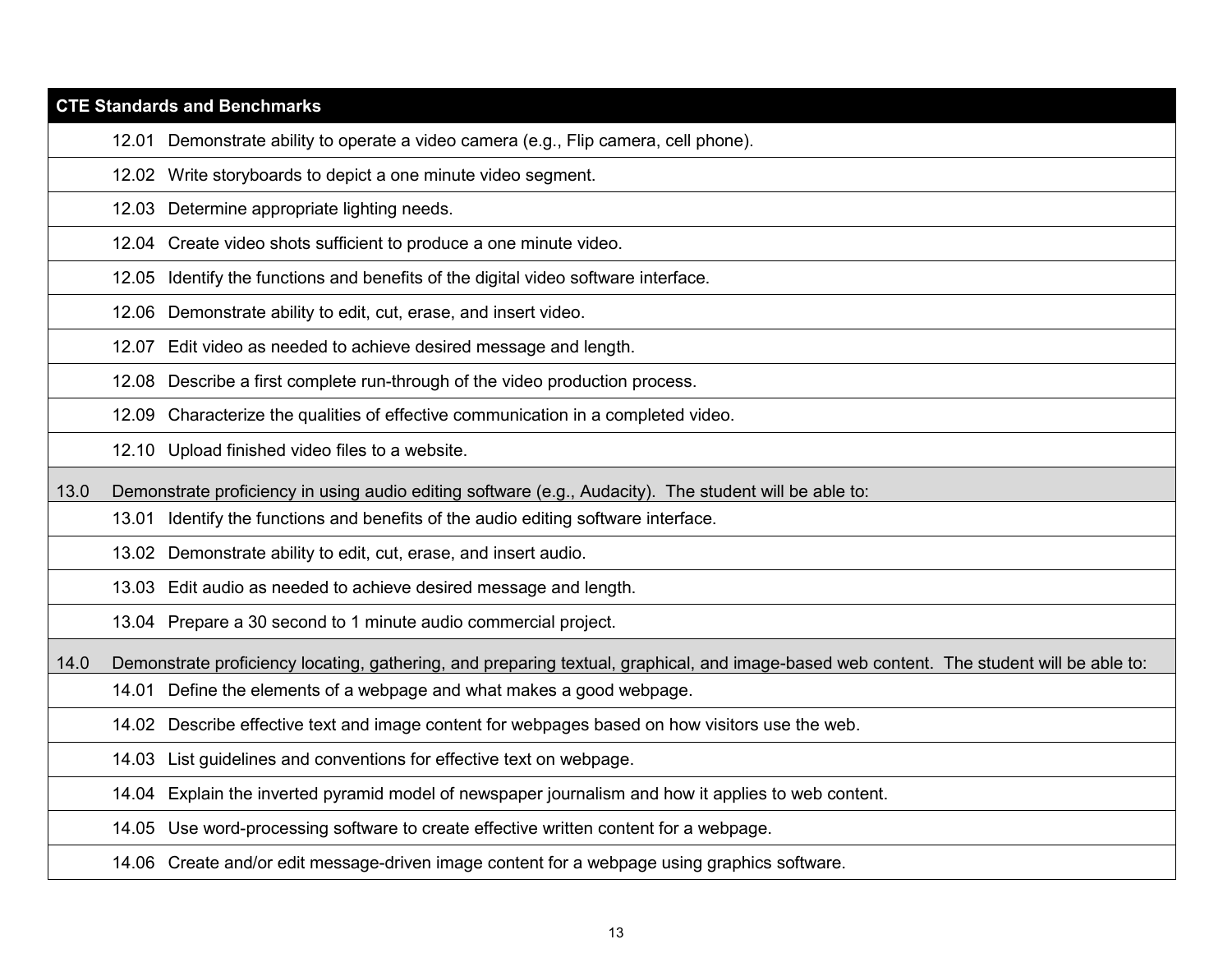| <b>CTE Standards and Benchmarks</b> |                                                                                                                                                                                                               |  |  |
|-------------------------------------|---------------------------------------------------------------------------------------------------------------------------------------------------------------------------------------------------------------|--|--|
|                                     | 14.07 Access graphics through various recourses (e.g., scanner, digital camera, CD-ROM, clipart, copyright-free online graphics).                                                                             |  |  |
|                                     | 14.08 Plan the content and design of a basic webpage using strategies for effective Web communication, including brainstorming,<br>determining audience, choosing content and media types, using white space. |  |  |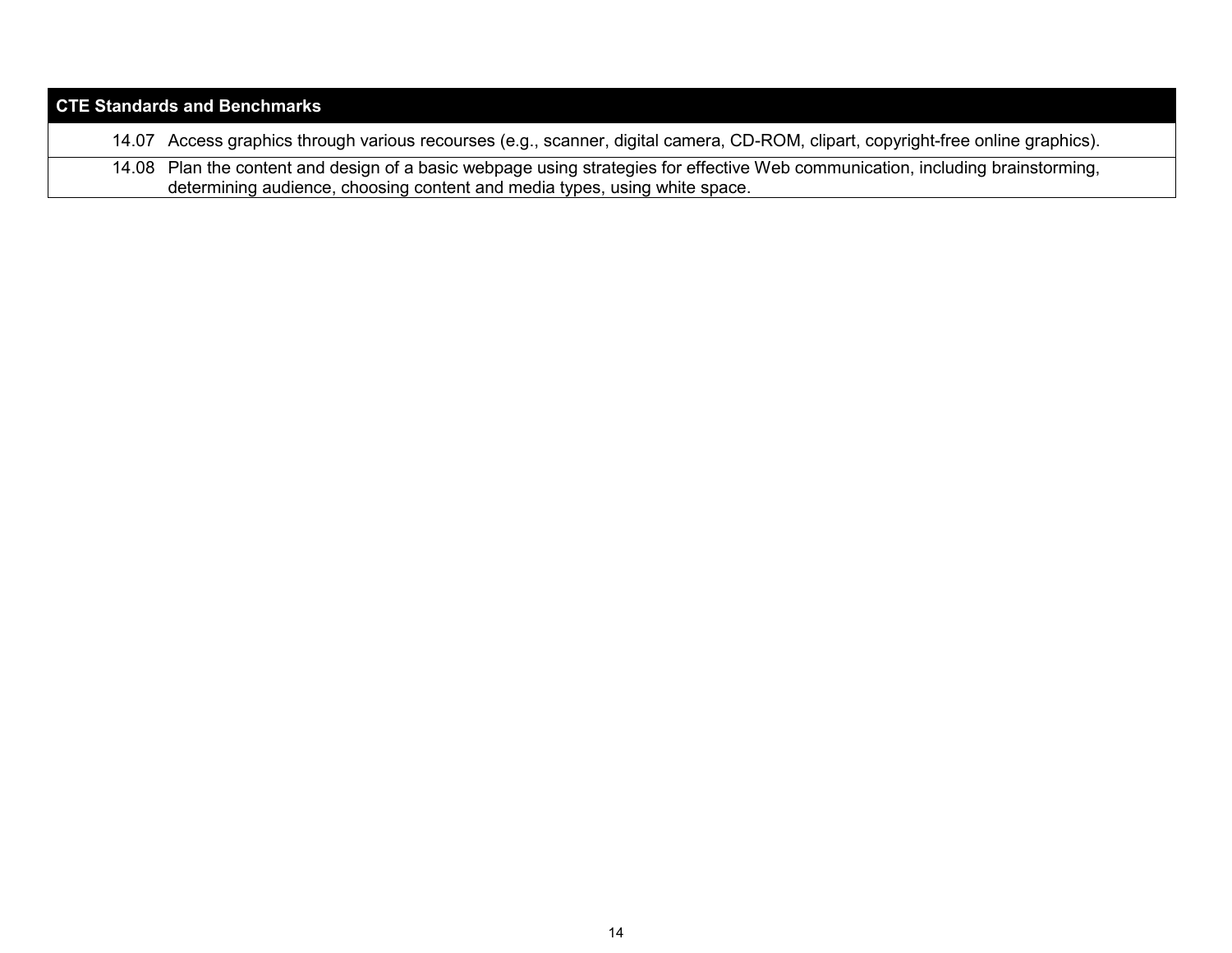### **Florida Department of Education Student Performance Standards**

**Course Title: Information & Communications Technology (ICT) Essentials 3 Course Number: 90091**<br>Course Length: Year **Course Length:** Yea<br>Grade: 6-8  $Grade:$ 

### **Course Description:**

This course builds on the previous two courses and provides greater depth and more complex concepts and the skills/knowledge to master these concepts. In addition to working with network concepts, students will be provided opportunities to further extend their skills with various software applications by creating more complex documents and using more complex functions and technologies. Students will continue their exposure to computer programming and the creation of more complex computer programs. For the programming instruction, the use of Alice from Carnegie Mellon University is encouraged as it is a highly engaging program, includes instructional materials, and is available at no cost.

| <b>CTE Standards and Benchmarks</b>                                                                                                                                                                                                                  |  |  |  |
|------------------------------------------------------------------------------------------------------------------------------------------------------------------------------------------------------------------------------------------------------|--|--|--|
| Use Web 2.0 or Internet-based collaborative technology (e.g., Wikis, Wimba, Moodle, Edmodo, Facebook, Schoology, Gaggle) to facilitate<br>a web development or research project. The student will be able to:                                        |  |  |  |
| 15.01 Create and use a collaborative environment for communicating and sharing among project team members.                                                                                                                                           |  |  |  |
| 15.02 Create and use a social media page (e.g., Wikis, Wimba, Moodle, Edmodo, Facebook, Schoology, Gaggle) to share and publish<br>project components (e.g., content, images, graphics, videos) for gauging visitor reaction and obtaining feedback. |  |  |  |
| Demonstrate an understanding of computer networks. The student will be able to:<br>16.0                                                                                                                                                              |  |  |  |
| 16.01 Define "network" and give examples of networks used at home, school, and work.                                                                                                                                                                 |  |  |  |
| 16.02 Compare types of networks, including LAN, WAN, MAN, VPN, intranet, extranet, the Internet.                                                                                                                                                     |  |  |  |
| 16.03 Compare common network topologies, including bus, star, ring, mesh.                                                                                                                                                                            |  |  |  |
| 16.04 Compare various network models and their advantages, including client/server, mainframe/terminal, peer-to-peer.                                                                                                                                |  |  |  |
| Compare various methods and media for network connections, including broadband, wireless, Bluetooth, cellular, satellite.<br>16.05                                                                                                                   |  |  |  |
| 16.06 Describe the functions of various network hardware devices, including NIC, hub, switch, router, bridge, gateway, access point.                                                                                                                 |  |  |  |
| 16.07 Describe the purpose of protocols, and identify the protocols commonly used in networks, including TCP/IP, DHCP, DNS, HTTP,<br>FTP, IMAP, POP, SMTP.                                                                                           |  |  |  |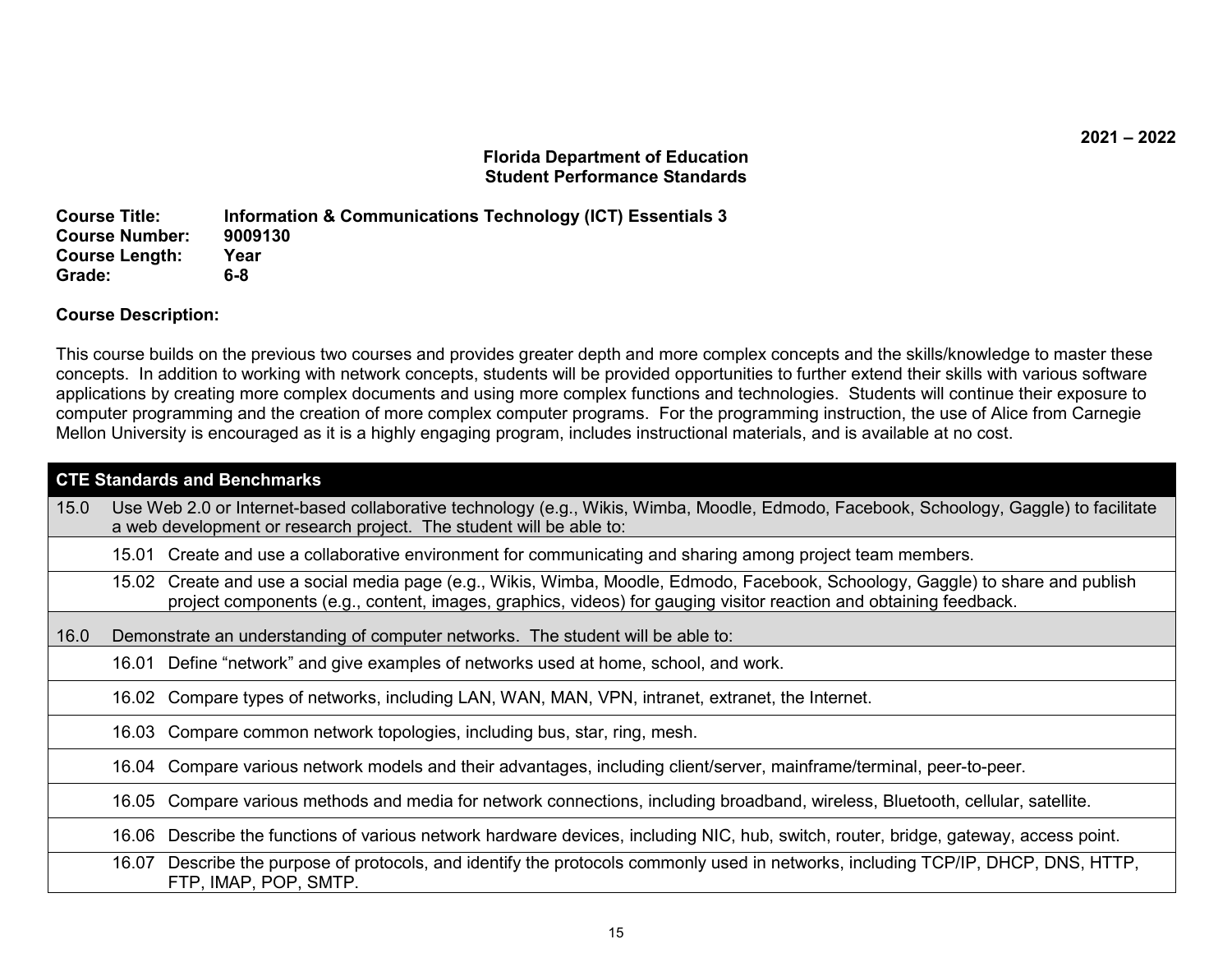| <b>CTE Standards and Benchmarks</b> |       |                                                                                                                                                                                     |  |  |
|-------------------------------------|-------|-------------------------------------------------------------------------------------------------------------------------------------------------------------------------------------|--|--|
|                                     |       | 16.08 Describe the purpose and function of IP addressing and distinguish between public and private IP addresses.                                                                   |  |  |
|                                     | 16.09 | Describe the OSI reference model and its layers, including tracing the flow of data between two network nodes through the OSI<br>layers.                                            |  |  |
| 17.0                                |       | Demonstrate proficiency in webpage development. The student will be able to:                                                                                                        |  |  |
|                                     | 17.01 | Identify website domains, and relate a site's domain to its purpose.                                                                                                                |  |  |
|                                     |       | 17.02 Relate basic components of a webpage (e.g. color, space, written content, typography, images, links, multimedia) to aesthetic,<br>functional and/or usable design principals. |  |  |
|                                     |       | 17.03 Define aesthetic design, and explain how aesthetics can affect a visitors' perception of a website's information.                                                             |  |  |
|                                     |       | 17.04 Demonstrate knowledge of color wheel concepts and effective use of color on a website.                                                                                        |  |  |
|                                     |       | 17.05 Compare functional and usable design principles, and explain how usability can affect a website's success.                                                                    |  |  |
|                                     |       | 17.06 Critique the aesthetic design, usability and accessibility of sample websites.                                                                                                |  |  |
|                                     | 17.07 | Define multimedia, and identify its role in webpage interactivity.                                                                                                                  |  |  |
|                                     |       | 17.08 Explain the primary steps of the website planning process.                                                                                                                    |  |  |
|                                     |       | 17.09 Apply the website planning process to plan the design for basic website.                                                                                                      |  |  |
|                                     |       | 17.10 Build the site navigation scheme for a website.                                                                                                                               |  |  |
|                                     |       | 17.11 Compare webpage creation using an HTML text editor to using a graphical user interface (GUI) editor.                                                                          |  |  |
|                                     |       | 17.12 Compare website creation using an online site builder, an offline site builder and a content management system (CMS).                                                         |  |  |
|                                     |       | 17.13 Modify an existing webpage template to create an effective look and feel for a website.                                                                                       |  |  |
|                                     |       | 17.14 Create a website using a template.                                                                                                                                            |  |  |
|                                     | 17.15 | Define "HTML (Hypertext Markup Language)" and related terms, including tag vs. element, container vs. empty tag, block-level vs.<br>inline element, attribute value, semantic tag.  |  |  |
|                                     |       | 17.16 Identify HTML elements required to create webpage structure.                                                                                                                  |  |  |
|                                     |       | 17.17 Create webpages using basic HTML tags (e.g., headings, lists, character styles, text alignment, tables, comments).                                                            |  |  |
|                                     |       | 17.18 Use HTML to create hyperlinks to external sites.                                                                                                                              |  |  |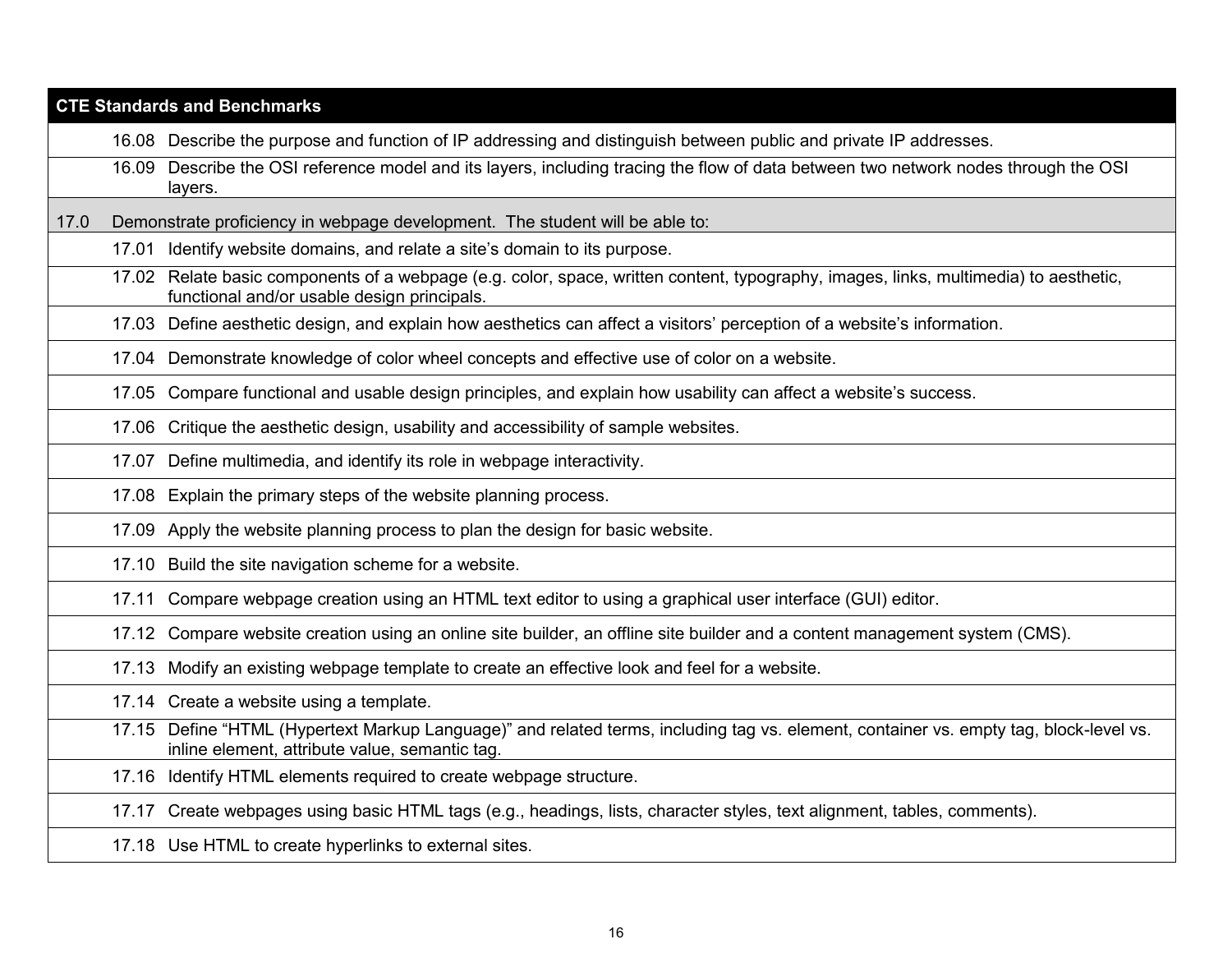# **CTE Standards and Benchmarks** 17.19 Use HTML to insert common image file formats into webpages, and use an image as a hyperlink. 17.20 Explain Cascading Style Sheet (CSS) technology. 17.21 Apply CSS styles to an HTML page.

17.22 Create and/or edit animation files, and integrate them into a webpage.

17.23 Create and/or edit video files, and integrate them into a webpage.

17.24 Use Dynamic HTML (DHTML) to enhance webpage interactivity.

17.25 Create and use a wiki or similar tool for collaborating among project team members.

17.26 Create and use a social media page (e.g., Facebook, Wimba, Edmodo) and/or a blog to share content and collaborate on projects.

17.27 Review webpage content, verify copyright restrictions, and create meta-data before publishing a site to the internet.

17.28 Test webpages for display, functionality, and accessibility before publishing a site to the Internet.

17.29 Validate webpage code using W3C validation tools before publishing a site to the Internet.

17.30 Describe network issues relating to websites, including bandwidth, compression, streaming, web hosting.

17.31 Explain the purpose of File Transfer Protocol (FTP) in accessing information on the Internet.

17.32 Publish a website using FTP.

17.33 Describe website security methods, including secure server vs. unsecured served, SSL, SSH, encryption.

18.0 Demonstrate proficiency in game development. The student will be able to:

18.01 Describe the role of games in modern society (e.g., education, task training, social networking, therapy, recreation).

18.02 Identify various types of games (e.g., chance, skill, knowledge, role-playing, and storytelling).

18.03 Identify the steps of the design process for creating a game.

18.04 Apply the design process to solving a problem.

18.05 Analyze (deconstruct) existing games.

18.06 Identify the tools and skills needed for creating games.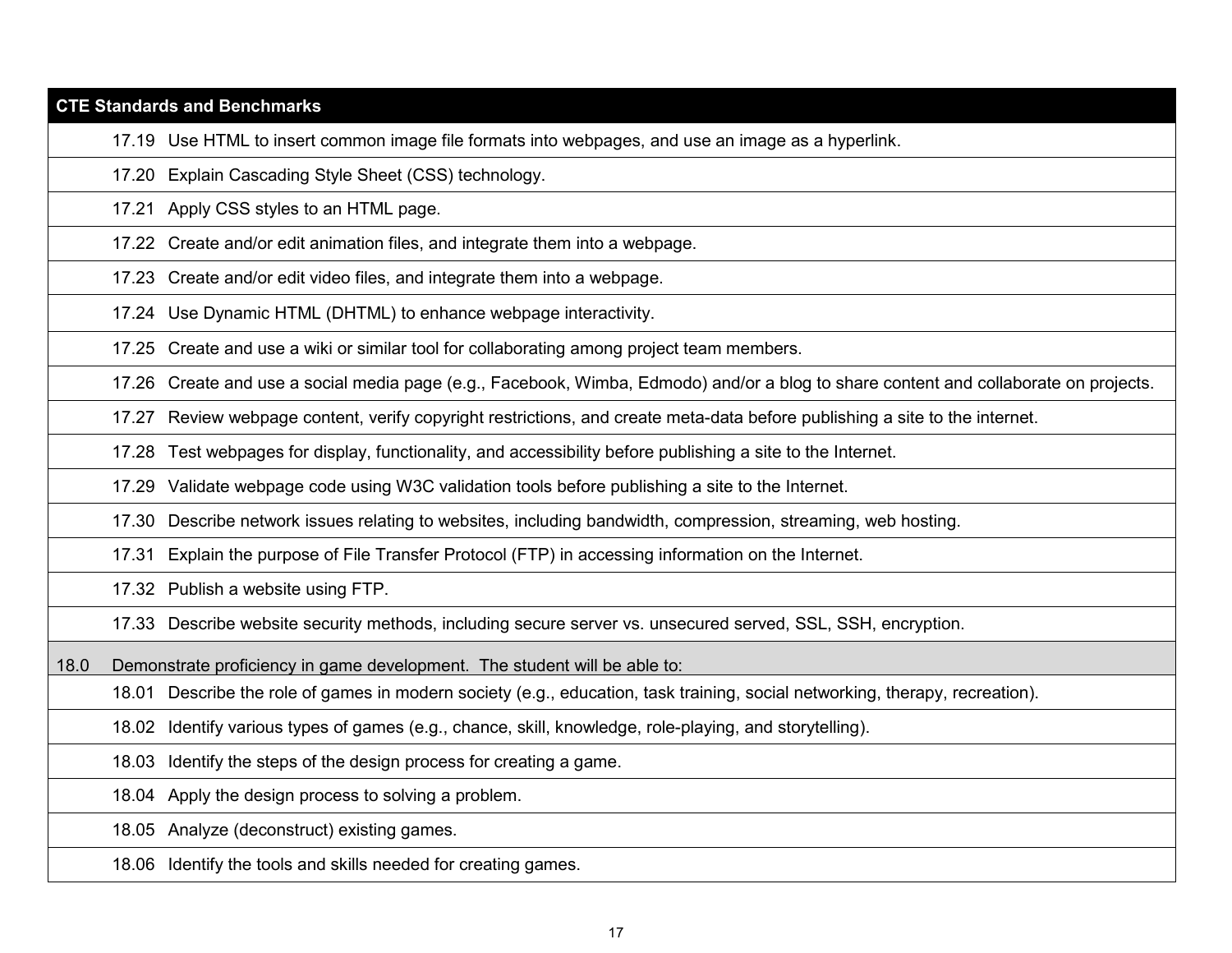|       | <b>CTE Standards and Benchmarks</b>                                                                        |
|-------|------------------------------------------------------------------------------------------------------------|
|       | 18.07 Identify design criteria and constraints.                                                            |
| 18.08 | Create storyboards to model a game's program flow and functionality.                                       |
| 18.09 | Identify the programmer's role in creating games.                                                          |
| 18.10 | Identify common programming languages and applications used to create computer games.                      |
| 18.11 | Compare sequential, iteration (loop) and selection programming structures.                                 |
|       | 18.12 Define the term algorithm (i.e., a set of repeatable steps) and how it applies to problem solving.   |
|       | 18.13 Create an algorithm to solve a problem or complete a task.                                           |
|       | 18.14 Use pseudo-code to model a game program's flow.                                                      |
|       | 18.15 Define logic errors and identify them in a game program or model.                                    |
|       | 18.16 Explain the types and uses of variables in game programming.                                         |
|       | 18.17 Describe basic Boolean concepts, including logical operators, order of precedence, expressions.      |
|       | 18.18 Describe the use of events, event handlers and functions in game programming.                        |
|       | 18.19 Describe the use of parameters and arguments in game programming.                                    |
| 18.20 | Describe the use of objects, classes and instances in game programming.                                    |
| 18.21 | Describe the use of properties and methods with objects in game programming.                               |
| 18.22 | Write appropriate code to create a simple game using structured programming.                               |
|       | 18.23 Test and evaluate the game program you created.                                                      |
|       | 18.24 Modify the game program as needed to solve a problem.                                                |
|       | 18.25 Create an animated object (i.e., sprite) to be used in a game program.                               |
|       | 18.26 Use programming code to control the behavior of an animated object (i.e., sprite) in a game program. |
| 19.0  | Demonstrate proficiency in basic programming. The student will be able to:                                 |
|       | 19.01 Define "programming" and discuss its role in computing.                                              |
|       | 19.02 Explain the binary representation of data and programs in computers.                                 |
|       |                                                                                                            |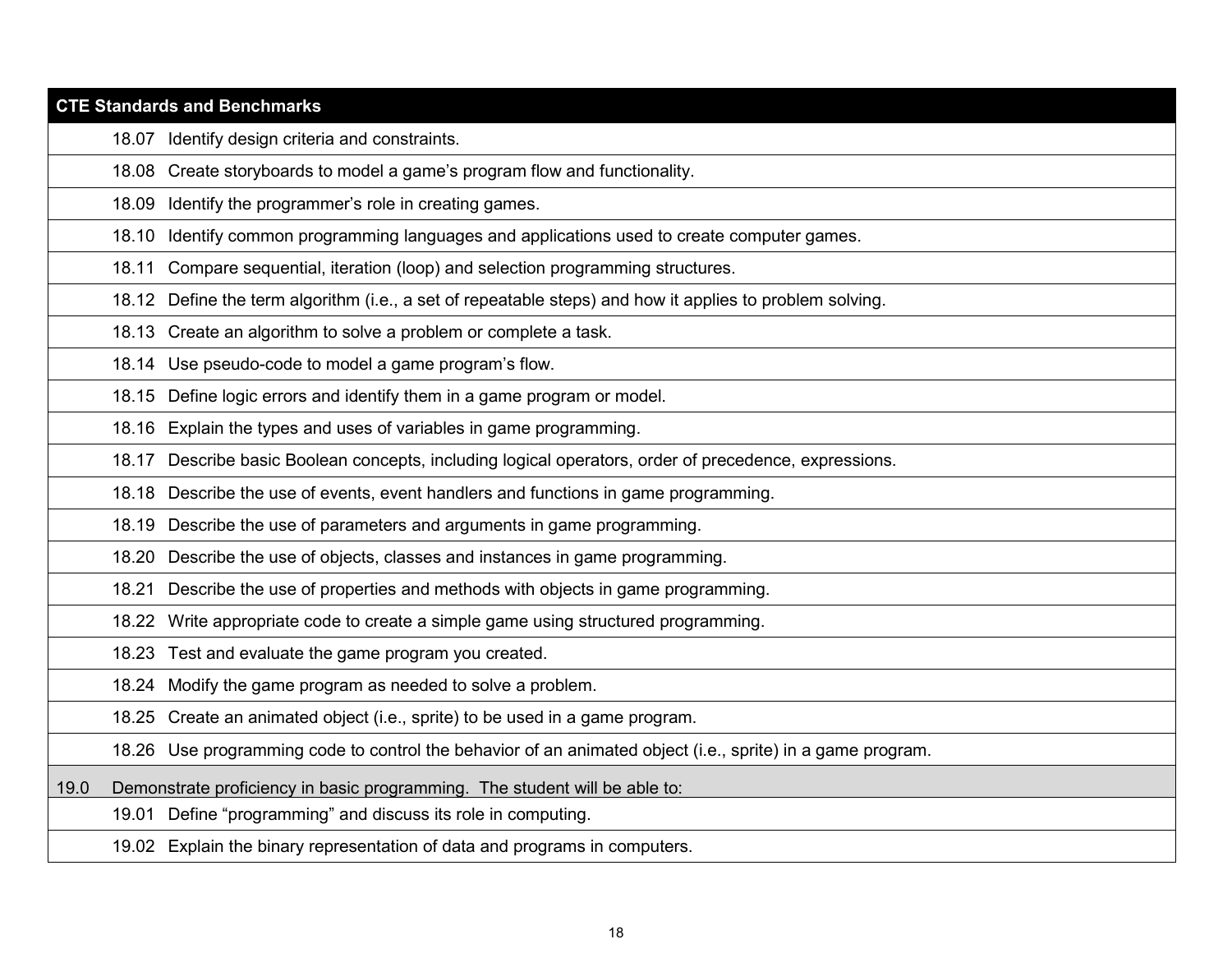| <b>CTE Standards and Benchmarks</b> |                                                                                                                                                                        |  |
|-------------------------------------|------------------------------------------------------------------------------------------------------------------------------------------------------------------------|--|
|                                     | 19.03 Distinguish among the three types of programming languages (machine, assembly, high-level), and give examples.                                                   |  |
|                                     | 19.04 Compare and contrast languages that are usually compiled (e.g., C++, Java) and interpreted (e.g., JavaScript, Python).                                           |  |
|                                     | 19.05 Describe the structure of a simple program, and explain why sequencing is important.                                                                             |  |
|                                     | 19.06 Write a program design document using pseudo-code that shows program flow.                                                                                       |  |
| 19.07                               | Explain strategies used in problem-solving, and relate them to computer programming.                                                                                   |  |
| 19.08                               | Define the term "algorithm," and explain how it relates to problem-solving.                                                                                            |  |
| 19.09                               | Explain the three types of programming errors (i.e., logic, syntax, runtime), and describe the forms of testing that can be used to<br>locate and debug errors.        |  |
|                                     | 19.10 Solve a problem using logic by planning a strategy, designing and testing a hypothesis, and/or creating a set of step-by-step<br>instructions to perform a task. |  |
| 19.11                               | Define "structured programming" and discuss the advantages of this approach.                                                                                           |  |
|                                     | 19.12 Define the three main programming control structures used in structured programming: sequential, selection (decision), and iteration<br>(loops).                 |  |
|                                     | 19.13 Describe iterative programming structures (e.g., while, do/while) and how they are used in programming.                                                          |  |
|                                     | 19.14 Describe selection programming structures (e.g., if/then, else) and explain the logic used for if statements.                                                    |  |
|                                     | 19.15 Write a simple program in pseudo-code that uses structured programming to solve a problem.                                                                       |  |
|                                     | 19.16 Explain the types and uses of variables in programming.                                                                                                          |  |
| 19.17                               | Explain basic object-oriented concepts.                                                                                                                                |  |
|                                     | 19.18 Describe fundamental Boolean concepts, including Boolean algebra, operators, logic.                                                                              |  |
|                                     | 19.19 Create animated objects using a high-level programming environment (e.g., Alice, Greenfoot) to control their behavior.                                           |  |
|                                     | 19.20 Create a simple program that uses animated objects.                                                                                                              |  |
| 19.21                               | Convert a simple program from pseudo-code into a common high-level programming environment (e.g. Alice, Greenfoot).                                                    |  |
|                                     | 19.22 Troubleshoot and debug errors in code.                                                                                                                           |  |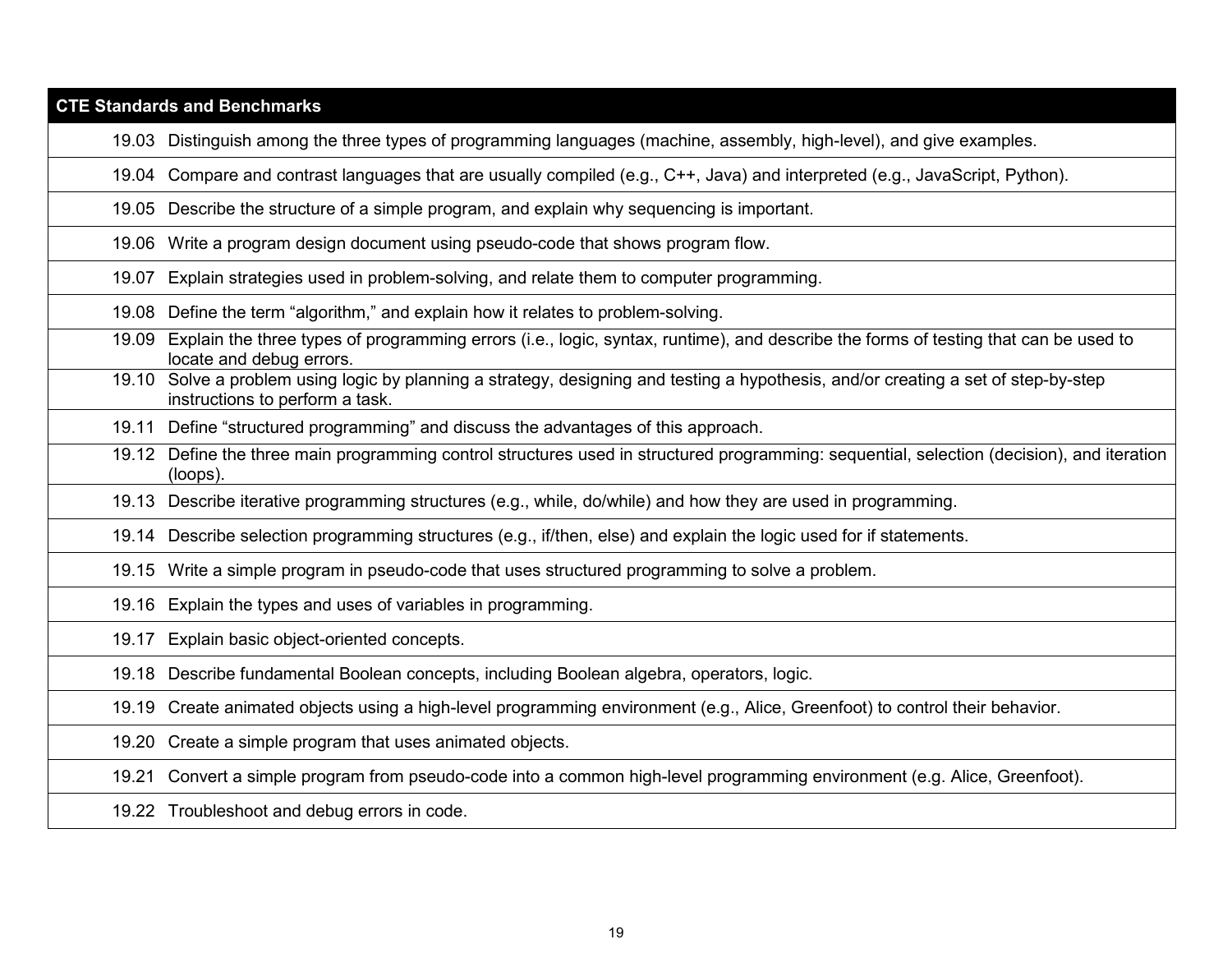## **Additional Information**

## **Laboratory Activities**

Laboratory investigations that include scientific inquiry, research, measurement, problem solving, emerging technologies, tools and equipment, as well as, experimental, quality, and safety procedures are an integral part of this career and technical program/course. Laboratory investigations benefit all students by developing an understanding of the complexity and ambiguity of empirical work, as well as the skills required to manage, operate, calibrate and troubleshoot equipment/tools used to make observations. Students understand measurement error; and have the skills to aggregate, interpret, and present the resulting data. Equipment and supplies should be provided to enhance hands-on experiences for students.

## **Florida Standards for English Language Development (ELD)**

English language learners communicate for social and instructional purposes within the school setting. ELD.K12.SI.1.1

## English Language Development (ELD) Standards Special Notes:

Teachers are required to provide listening, speaking, reading and writing instruction that allows English language learners (ELL) to communicate for social and instructional purposes within the school setting. For the given level of English language proficiency and with visual, graphic, or interactive support, students will interact with grade level words, expressions, sentences and discourse to process or produce language necessary for academic success. The ELD standard should specify a relevant content area concept or topic of study chosen by curriculum developers and teachers which maximizes an ELL's need for communication and social skills. To access an ELL supporting document which delineates performance definitions and descriptors, please click on the following link: [http://www.cpalms.org/uploads/docs/standards/eld/SI.pdf.](http://www.cpalms.org/uploads/docs/standards/eld/SI.pdf) For additional information on the development and implementation of the ELD standards, please contact the Bureau of Student Achievement through Language Acquisition at [sala@fldoe.org.](mailto:sala@fldoe.org)

## **Special Notes**

MyCareerShines is an interactive resource to assist students in identifying their ideal career and to enhance preparation for employment. Teachers are encouraged to integrate this resource into the program curriculum to meet the employability goals for each student. Access MyCareerShines by visiting: [www.mycareershines.org.](http://www.mycareershines.org/)

## **Career and Technical Student Organization (CTSO)**

FBLA and BPA are the intercurricular career and technical student organizations providing leadership training and reinforcing specific career and technical skills. Career and Technical Student Organizations provide activities for students as an integral part of the instruction offered.

## **Accommodations**

Federal and state legislation requires the provision of accommodations for students with disabilities as identified on the secondary student's Individual Educational Plan (IEP) or 504 plan or postsecondary student's accommodations' plan to meet individual needs and ensure equal access. Accommodations change the way the student is instructed. Students with disabilities may need accommodations in such areas as instructional methods and materials, assignments and assessments, time demands and schedules, learning environment, assistive technology and special communication systems. Documentation of the accommodations requested and provided should be maintained in a confidential file.